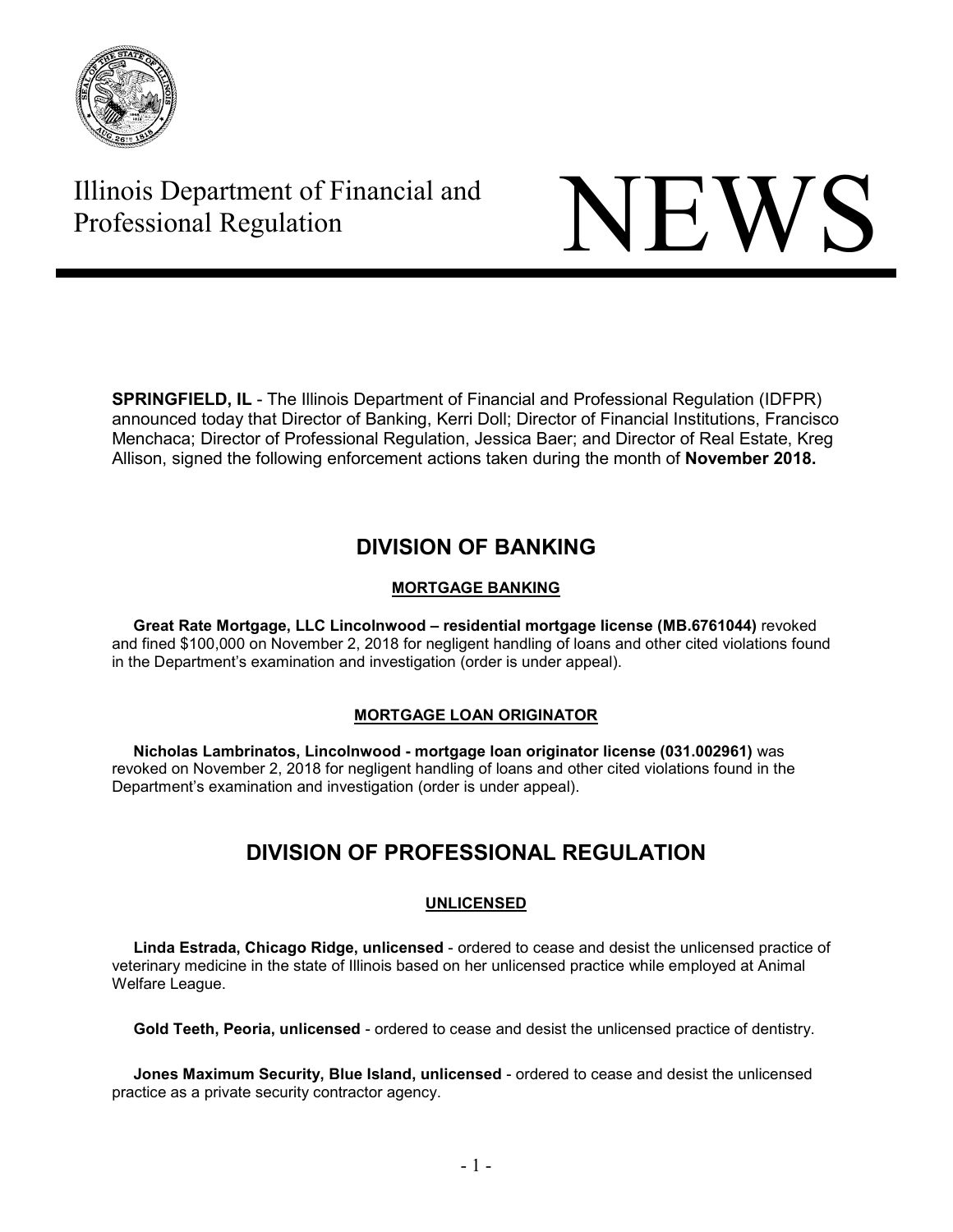**Patrick Powers, Royalton, unlicensed** - ordered to cease and desist the unlicensed practice of veterinary medicine in the state of Illinois.

 **Natividad Salinas-Bahena, Round Lake Beach, unlicensed** - ordered to cease and desist the unlicensed practice of roofing contracting.

 **X & G Construction, Inc., Round Lake Beach, unlicensed** - ordered to cease and desist the unlicensed practice of roofing contracting.

#### **BARBER, COSMETOLOGY, ESTHETICS, HAIR BRAIDING & NAIL TECHNOLOGY**

 **Tony Ly, Chicago, 169020585** - nail technician license suspended for failure to file and/or pay Illinois state income taxes.

**Huong Do, Waukegan, 169028038** - nail technician license

issued with reprimand and find \$250 based on material misstatement to Department.

 **Angela Berrios, Chicago, 011305184** - cosmetologist license suspended for failure to file and/or pay Illinois state income taxes.

 **Kerry Butler, Chicago, 258000109** - licensed hair braider license suspended for failure to file and/or pay Illinois state income taxes.

 **Kerry Butler, Chicago, 259000090** - licensed hair braiding teacher license suspended for failure to file and/or pay Illinois state income taxes.

 **Corey Davis, Chicago, 006064967** - barber license indefinitely suspended for being more than 30 days delinquent in the payment of child support.

 **Shanna Dean, Oak Park, 006065310** - barber license suspended for failure to file and/or pay Illinois state income taxes.

 **Eddie Esaeah, Orland Hills, 006060946** - barber license restored with reprimand, must complete four hours of continuing education and fined \$1,000 due to engaging in practice while his barber license had lapsed.

 **Karem Farag, Calumet City, 011267065** - cosmetologist license suspended for failure to file and/or pay Illinois state income taxes.

 **Salithia Graham, Chicago, 169016120** - nail technician license suspended for failure to file and/or pay Illinois state income taxes.

 **Burton Hood, Chicago, 011317816** - cosmetologist license automatically, indefinitely suspended due to violations of the terms of his probation.

 **Felena Ishmon, Rockford, 012008200** - cosmetologist teacher license indefinitely suspended based on willfully filing false records and failure to complete continuing education as required.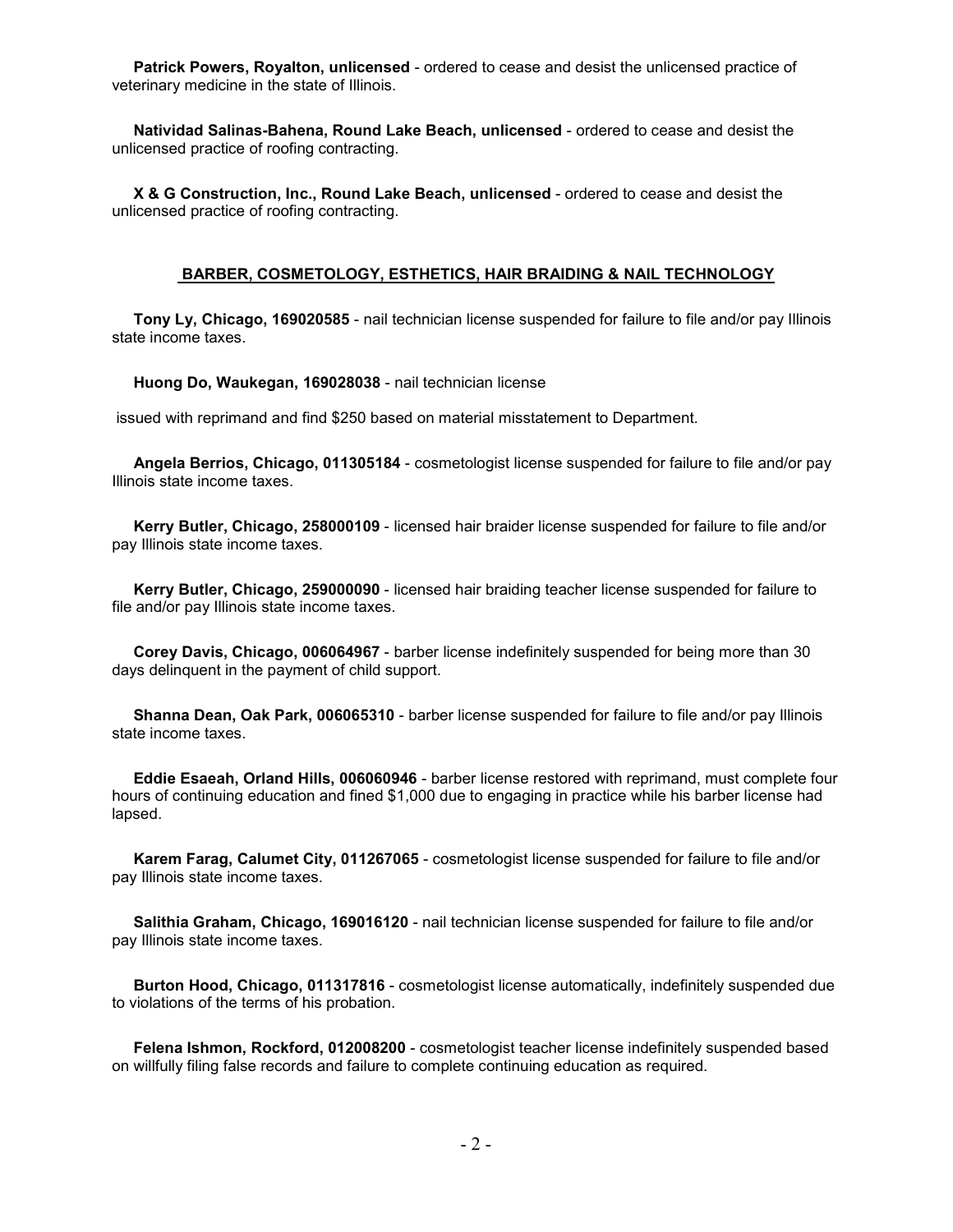**Josue Ortiz, Waukegan, 011314481** - cosmetologist license suspended for failure to file and/or pay Illinois state income taxes.

 **Michele Reynolds, Moline, 011156243** - cosmetologist license suspended for failure to file and/or pay Illinois state income taxes.

 **Raven Scaife, Chicago, 011303620** - cosmetologist license reprimanded and fined \$250 after practiced cosmetology on a non-renewed license.

### **DENTISTRY**

 **George Gekas, Springfield, 019019669** - dental license temporarily suspended pending the outcome of further proceedings due to physical/mental impairment.

#### **CEMETERY OVERSIGHT**

 **Homewood Memorial Gardens, Inc., Homewood, 250000192** - licensed cemetery authority license placed on probation for one year and fined \$2,500 for failure to maintain section maps in an appropriate and detailed format and provide notice of a grave marker placement correction.

#### **DETECTIVE, ALARM, SECURITY FINGERPRINT VENDOR & LOCKSMITH**

 **Arthur Abrams, Chicago, 129389144** - permanent employee registration card placed on three-year non-reporting probation due to criminal conviction and failure to report.

 **Ayotunde Adekale, Sheridan, 129281910** - permanent employee registration card revoked due to criminal conviction and failure to report.

 **Malcolm Allen, Dellwood, 129375999** - permanent employee registration card revoked due to criminal conviction and failure to report.

 **DeAngelo Amos, Chicago, 129378275** - permanent employee registration card revoked due to criminal conviction and failure to report.

 **Anthony Anderson, Harvey, 129386327** - permanent employee registration card is revoked due to criminal conviction and failure to report.

 **Marciano Austell, Chicago, 129381676** - permanent employee registration card placed in refuse to renew status for being more than 30 days delinquent in the payment of child support.

 **Vincent Baker, Willow Spring, 129211267** - permanent employee registration card indefinitely suspended for being more than 30 days delinquent in the payment of child support.

 **K C Bennett, Chicago, 129126820** - permanent employee registration card suspended for failure to file and/or pay Illinois state income taxes.

 **Crystal Berry, Joliet, 129421042** - permanent employee registration card suspended for failure to file and/or pay Illinois state income taxes.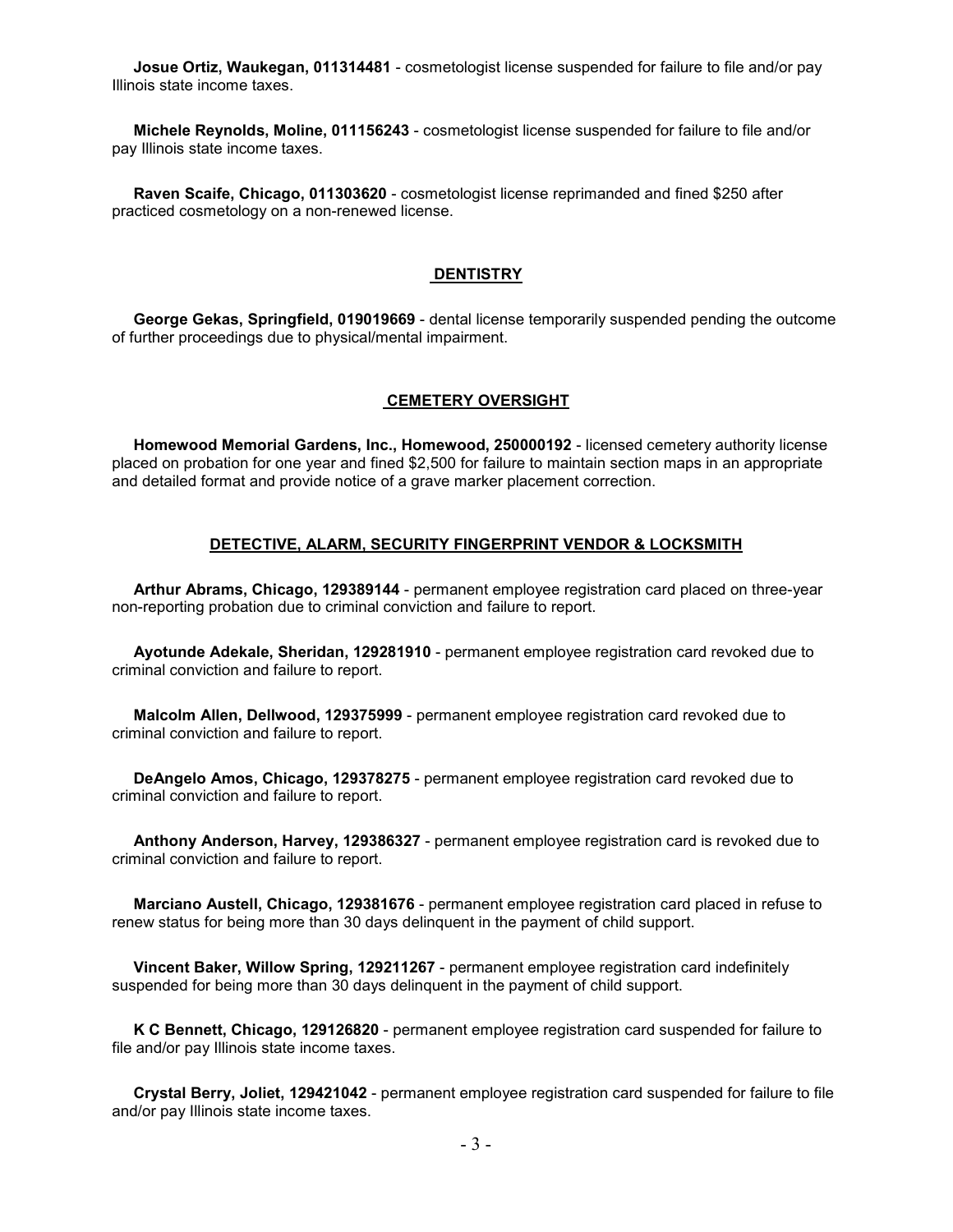**Otis Bishop, Waukegan, 129290386** - permanent employee registration card revoked due to criminal conviction and failure to report.

 **Vincent Boettger, Chicago, 129376310** - permanent employee registration card revoked due to criminal conviction and failure to report.

 **Joseph Brown, Carol Stream, 129410750** - permanent employee registration card revoked due to criminal conviction and failure to report.

 **Charles Bryant, Markham, 129376360** - permanent employee registration card indefinitely suspended for being more than 30 days delinquent in the payment of child support.

 **Corrie Carter, Chicago, 129344508** - permanent employee registration card revoked due to criminal conviction and failure to report.

 **Jessica Carter, Lincoln, 129402562** - permanent employee registration card revoked due to criminal conviction and failure to report.

 **Hyder Chahill, Vienna, 129282929** - permanent employee registration card revoked due to criminal conviction and failure to report.

 **Alfonso Clark, Chicago, 129314022** - permanent employee registration card revoked due to criminal conviction and failure to report.

 **Shannon Cobb, Chicago, 129349585** - permanent employee registration card placed on nonreporting probation for two years due to criminal conviction and failure to report.

 **Jonathan Cohan, Bloomington, 129400179** - permanent employee registration card revoked due to criminal conviction and failure to report.

 **Alejandro Contreras, Chicago, 129403787** - permanent employee registration card placed on threeyear non-reporting probation due to criminal conviction and failure to report.

 **Enrique Cortina, Romeoville, 129369518** - permanent employee registration card revoked due to criminal conviction and failure to report.

 **Martin Davis, Chicago, 129381379** - permanent employee registration card revoked due to criminal conviction and failure to report.

 **Wesley Finlay, Huntley, 129386554** - permanent employee registration card placed on one-year nonreporting probation due to criminal conviction and failure to report.

 **Roger Gerwatowski, Joliet, 129123249** - permanent employee registration card suspended for failure to file and/or pay Illinois state income taxes.

 **Keith Godley, Chicago, 129394580** - permanent employee registration card indefinitely suspended for being more than 30 days delinquent in the payment of child support.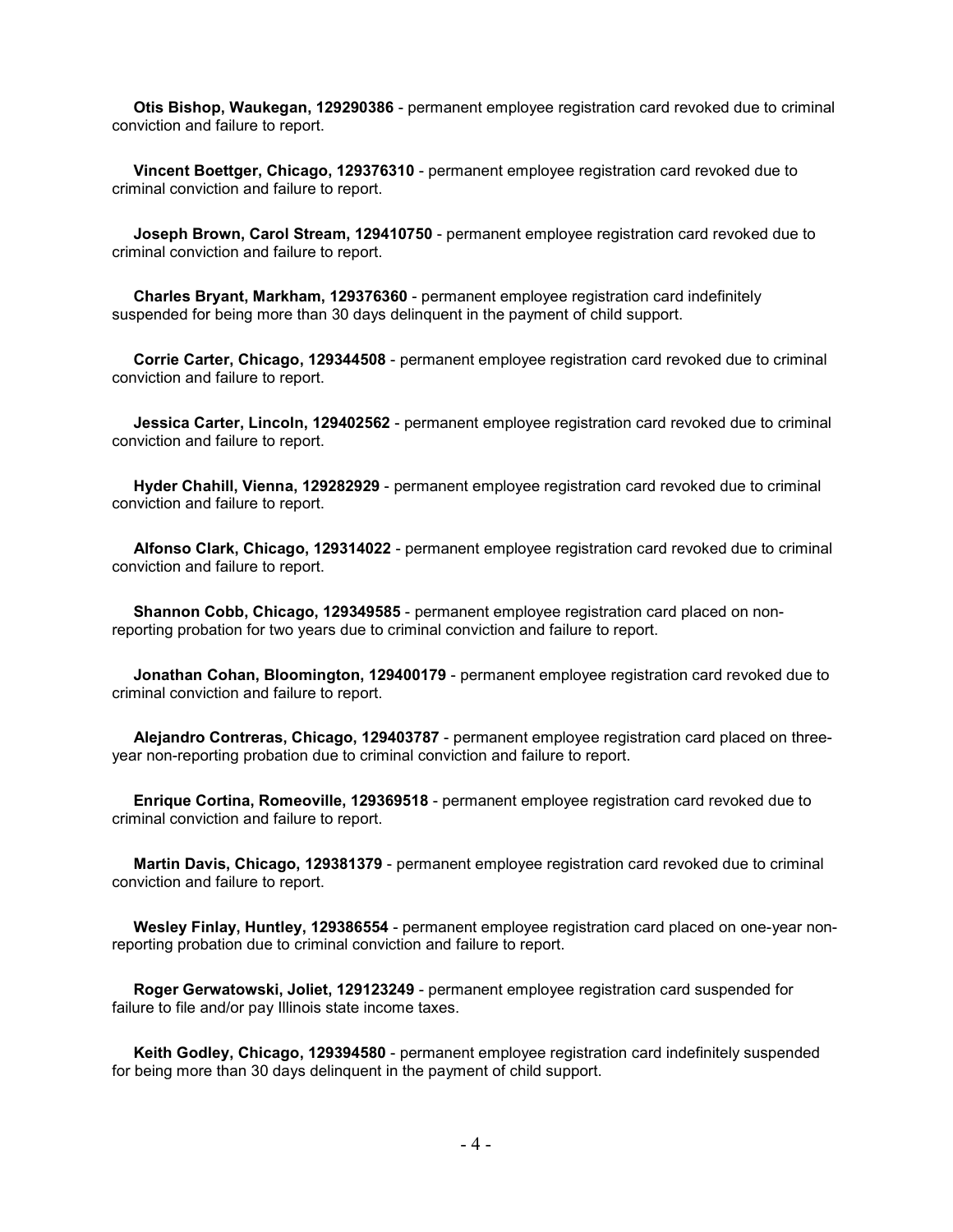**Veonte Griffin, Chicago, 129357493** - permanent employee registration card revoked due to criminal conviction and failure to report.

 **Heather Guyton, Chicago, 129420230** - permanent employee registration card suspended for failure to file and/or pay Illinois state income taxes.

 **Qiana Haywood, Chicago, 129app3790587** - permanent employee registration card issued and placed on two-year non-reporting probation due to criminal conviction.

 **Robert Holmes, Chicago, 129426424** - permanent employee registration card indefinitely suspended for being more than 30 days delinquent in the payment of child support.

 **Antonio Hopkins, Chicago, 129341294** - permanent employee registration card is placed on threeyear non-reporting probation due to criminal conviction and failure to report.

 **Michael House, Chicago, 129335133** - permanent employee registration card indefinitely suspended for being more than 30 days delinquent in the payment of child support.

 **Cal Howard, Chicago, 129349386** - permanent employee registration card indefinitely suspended for being more than 30 days delinquent in the payment of child support.

 **Aaron Howard, Chicago, 129386045** - permanent employee registration card revoked due to criminal conviction and failure to report.

 **Antonyo Huggins, Minooka, 129352374** - permanent employee registration card suspended for failure to file and/or pay Illinois state income taxes.

 **Steve Jackson, Gulfport, MS, 129030827** - permanent employee registration card suspended for failure to file and/or pay Illinois state income taxes.

 **Jeremy Johnson, Chicago, 129341649** - permanent employee registration card indefinitely suspended for being more than 30 days delinquent in the payment of child support.

 **Chante Johnson, Chicago, 129379809** - permanent employee registration card renewed on nonreporting probation for two years due to criminal conviction and failure to report.

 **Devonte Jones, Chicago, 129395027** - permanent employee registration card revoked due to criminal conviction and failure to report.

 **Harvey Jones, Chicago, 129329285** - permanent employee registration card revoked and fined \$10,000 due to criminal conviction and failure to report.

 **Davon Logan, Chicago, 129398937** - permanent employee registration card revoked due to criminal conviction and failure to report.

 **Kevin Luke, Roselle, 129417555** - permanent employee registration card suspended for failure to file and/or pay Illinois state income taxes.

 **Tyrel McGee, Villa Park, 129370043** - permanent employee registration card indefinitely suspended for being more than 30 days delinquent in the payment of child support.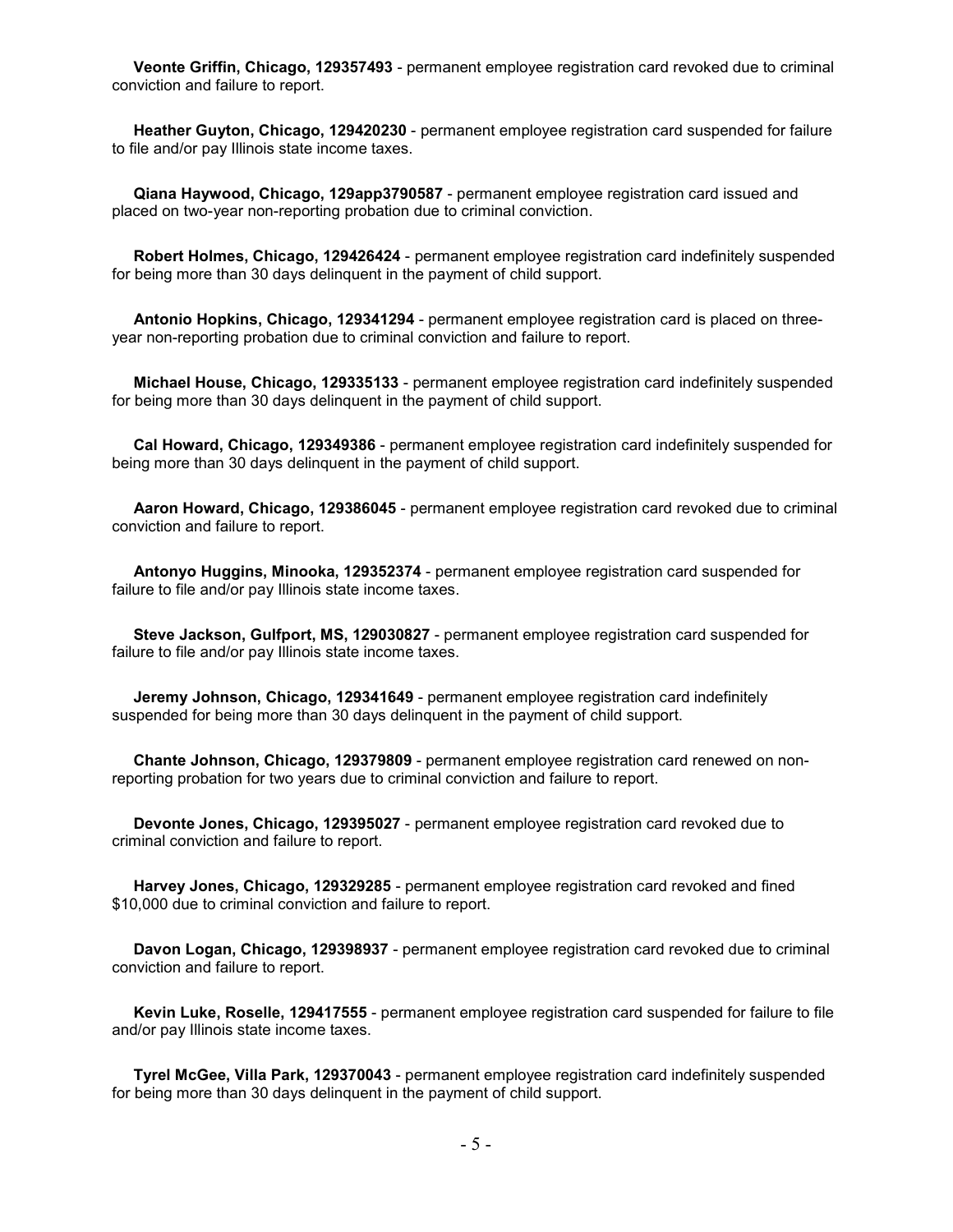**Sterling McKnight, Chicago, 129392538** - permanent employee registration card is placed in refuse to renew status due to criminal conviction and failure to report.

 **Otho McLaurin, Richton Park, 129422407** - permanent employee registration card suspended for failure to file and/or pay Illinois state income taxes.

 **April McNeal, Chicago, 129299735** - permanent employee registration card suspended for failure to file and/or pay Illinois state income taxes.

 **Perry McNeal, Pinckneyville, 129301020** - permanent employee registration card revoked due to criminal conviction and failure to report.

 **Talion McNeil, Flossmoor, 129414530** - permanent employee registration card suspended for failure to file and/or pay Illinois state income taxes.

 **Devell Meacham, Chicago, 129430999** - permanent employee registration card issued and placed on four-year non-reporting probation due to criminal conviction.

 **Anthony Meister, Plano, 129404998** - permanent employee registration card is placed in refuse to renew status due to plea of guilty and failure to appear.

 **Darrell Mills, Chicago, 129314660** - permanent employee registration card indefinitely suspended for being more than 30 days delinquent in the payment of child support.

 **Melvin Moffett, Harvey, 129120527** - permanent employee registration card placed on two-year nonreporting probation effective upon payment of fees and filing of forms and because of failure to report an arrest and conviction.

 **Andrew Nailer, Cerro Gordo, 129397199** - permanent employee registration card placed in refuse to renew status for being more than 30 days delinquent in the payment of child support.

 **Maurice Nathan, Chicago, 129282862** - permanent employee registration card suspended for failure to file and/or pay Illinois state income taxes.

 **Olarewaju Oyekanmi, Chicago, 129392531** - permanent employee registration card suspended for failure to file and/or pay Illinois state income taxes.

 **Noel Pacheco, Chicago, 129132698** - permanent employee registration card suspended for failure to file and/or pay Illinois state income taxes.

 **Alec Patterson, Mount Sterling, 129395737** - permanent employee registration card revoked due to criminal conviction and failure to report.

 **Charles Perdue, Riverdale, 129401885** - permanent employee registration card revoked due to criminal conviction and failure to report.

 **Monique Pitts, Chicago, 129324886** - permanent employee registration card suspended for failure to file and/or pay Illinois state income taxes.

 **Thomas Pniewski, Woodridge, 129390796** - permanent employee registration card placed in refuse to renew status for being more than 30 days delinquent in the payment of child support.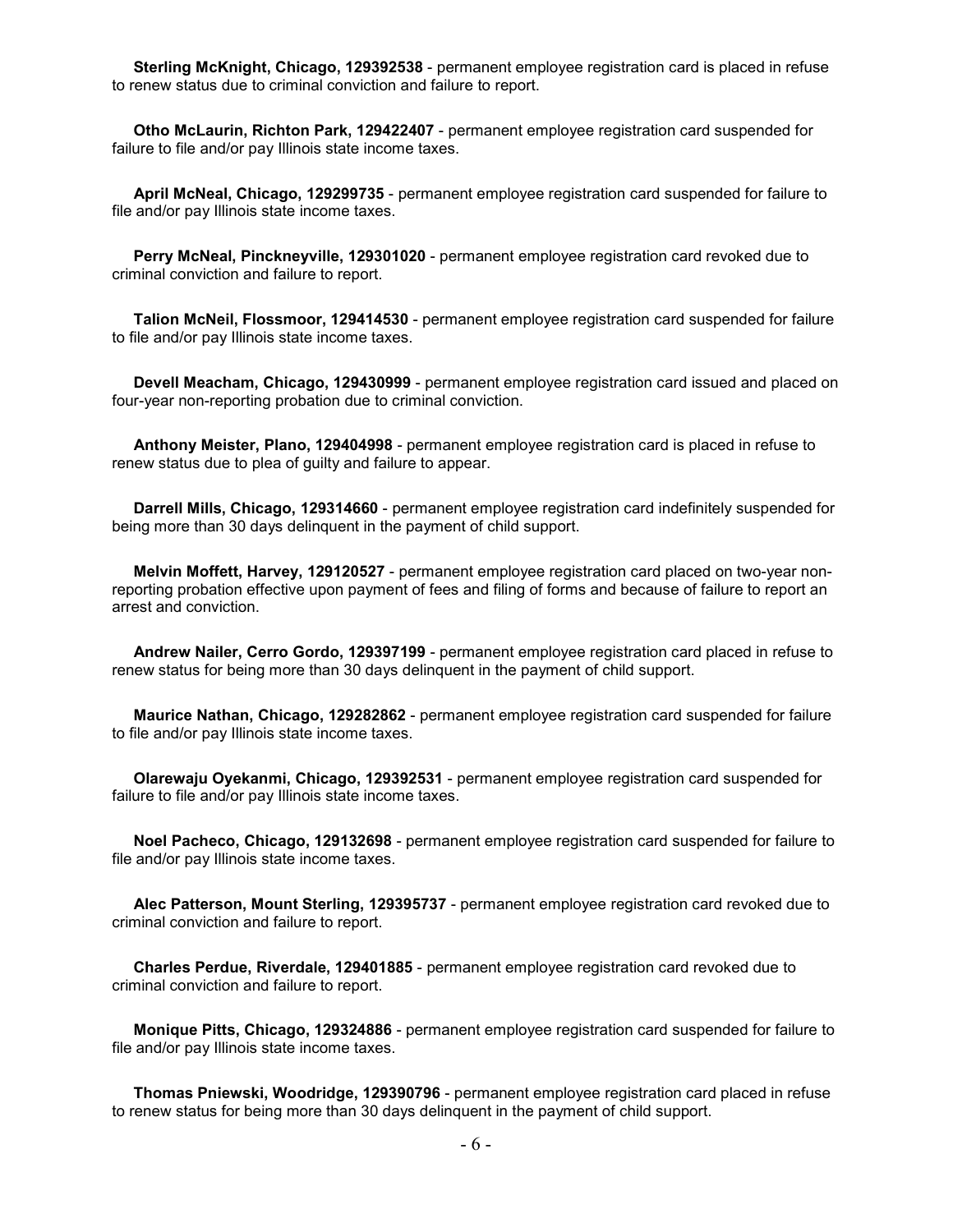**Martell Rivers, Chicago, 129391884** - permanent employee registration card revoked due to criminal conviction and failure to report.

 **Hector Santiago, Chicago, 129403215** - permanent employee registration card revoked due to criminal conviction and failure to report.

 **Rickey Santoyo, Burbank, 129326926** - permanent employee registration card suspended for failure to file and/or pay Illinois state income taxes.

 **Nazar Serafym, Chicago, 129266486** - permanent employee registration card and firearm control card, **229064405** are both placed in refuse to renew status due to criminal conviction and failure to report.

 **Jonathan Smith, Chicago, 129397281** - permanent employee registration card revoked due to criminal conviction and failure to report.

 **Antonio Soto, Chicago, 129264432** - permanent employee registration card revoked due to criminal conviction and failure to report.

 **Robert Thompson, Chicago, 129383784** - permanent employee registration card revoked due to criminal conviction and failure to report.

 **Kevin Tyler, Chicago, 129132185** - permanent employee registration card suspended for failure to file and/or pay Illinois state income taxes.

 **Paulino Villarreal, Chicago, 115001880** - licensed private detective license suspended for failure to file and/or pay Illinois state income taxes.

 **Paulino Villarreal, Chicago, 119001414** - licensed private security contractor license suspended for failure to file and/or pay Illinois state income taxes.

 **Paulino Villarreal, Chicago, 129254451** - permanent employee registration card for failure to file and/or pay Illinois state income taxes.

 **Charles Virga, Pingree Grove, 129281387** - permanent employee registration card suspended for failure to file and/or pay Illinois state income taxes.

 **Pierre Waglais, Hoffman Estates, 129367660** - permanent employee registration card revoked due to criminal conviction and failure to report.

 **Richard Walker, Chicago, 129037787** - permanent employee registration card suspended for failure to file and/or pay Illinois state income taxes.

 **John Watrous, Vienna, 129256790** - permanent employee registration card revoked due to criminal conviction and failure to report.

 **Lydale Watts, Chicago, 129311907** - permanent employee registration card revoked due to criminal conviction and failure to report.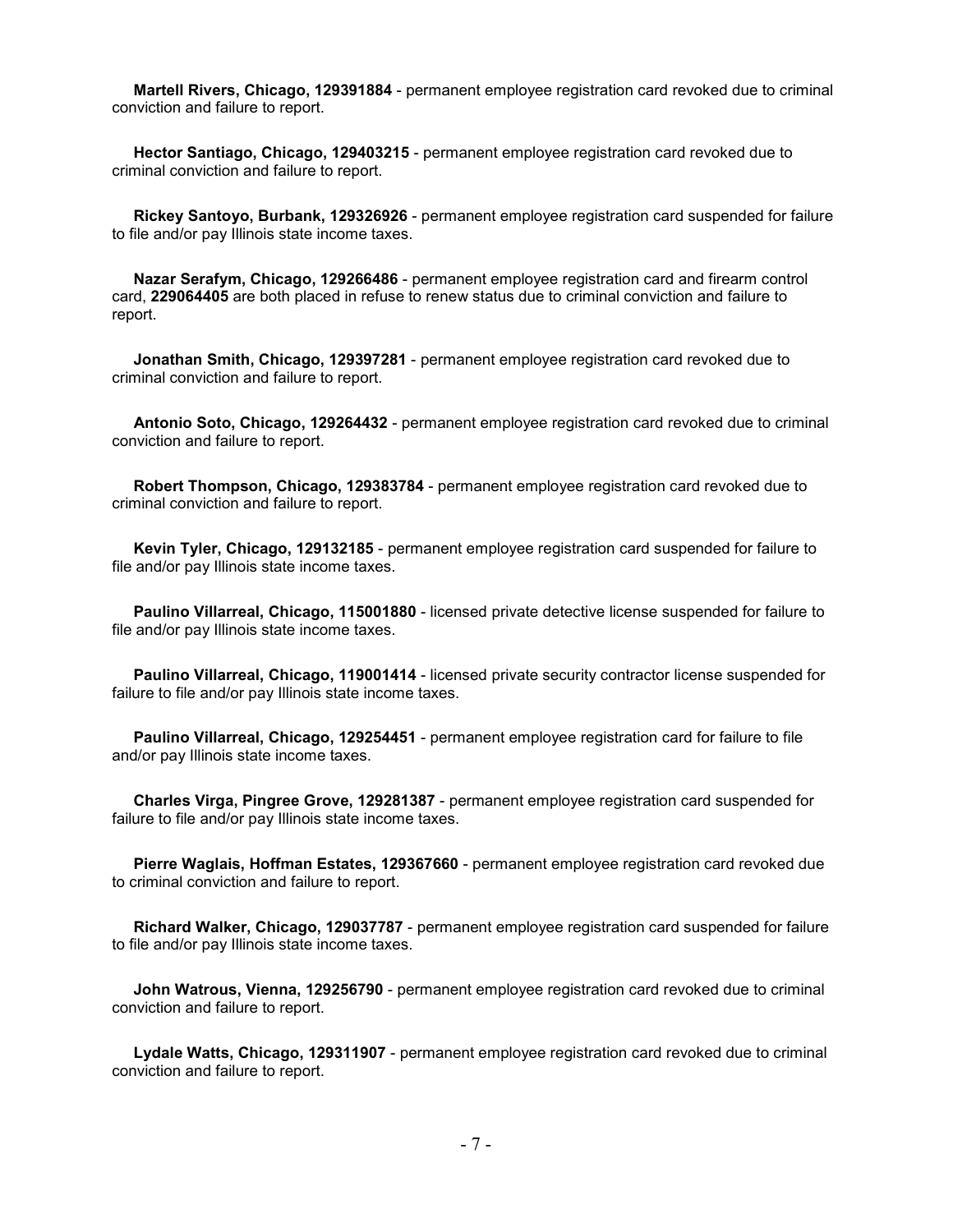**David Wells, Chicago, 129422788** - permanent employee registration card indefinitely suspended for being more than 30 days delinquent in the payment of child support.

 **Latricia Wherry, East Chicago, 129344571** - permanent employee registration card suspended for failure to file and/or pay Illinois state income taxes.

 **Tiera White, Chicago, 129411828** - permanent employee registration card revoked due to criminal conviction and failure to report.

 **John Wilhite, Rockford, 129129112** - permanent employee registration card placed on two-year nonreporting probation due to criminal conviction.

 **Leonard Wilkerson, Chicago, 129177404** - permanent employee registration card placed in refuse to renew status for being more than 30 days delinquent in the payment of child support.

 **Anthony Williams, Chicago, 129212273** - permanent employee registration card suspended for failure to file and/or pay Illinois state income taxes.

 **Ryalle Williams, Calumet Park, 129425434** - permanent employee registration card indefinitely suspended for being more than 30 days delinquent in the payment of child support.

 **Amanda Williams, Naperville, 129353259** - permanent employee registration card revoked due to criminal conviction and failure to report.

 **David Wilson, Chicago, 129app3783787** - permanent employee registration card issued and placed on one-year non-reporting probation due to criminal conviction.

#### **EUTHANASIA**

 **Cicero Waggin Tails Animal Shelter, Cicero, 228000052** - certified euthanasia agency license and certified euthanasia controlled substance license, **328000051** were both placed in refuse to renew status due to failure to provide the required euthanasia and controlled substances record.

#### **FUNERAL DIRECTOR AND EMBALMER**

 **LaShawn Acklin, South Holland, 034015391** - funeral director and embalmer license indefinitely suspended for being more than 30 days delinquent in the payment of child support.

#### **LAND SURVEYOR**

 **Hylton Donaldson, Gary, IN, 035022819** - land surveyor license placed on two-year non-reporting probation and fined \$5,000 for producing surveys which failed to meet the minimum standards for boundary surveys.

#### **PHYSICIAN ASSISTANT**

 **Andrew Masterson, Chicago, 085000679** - certified shorthand reporter license suspended for failure to file and/or pay Illinois state income taxes.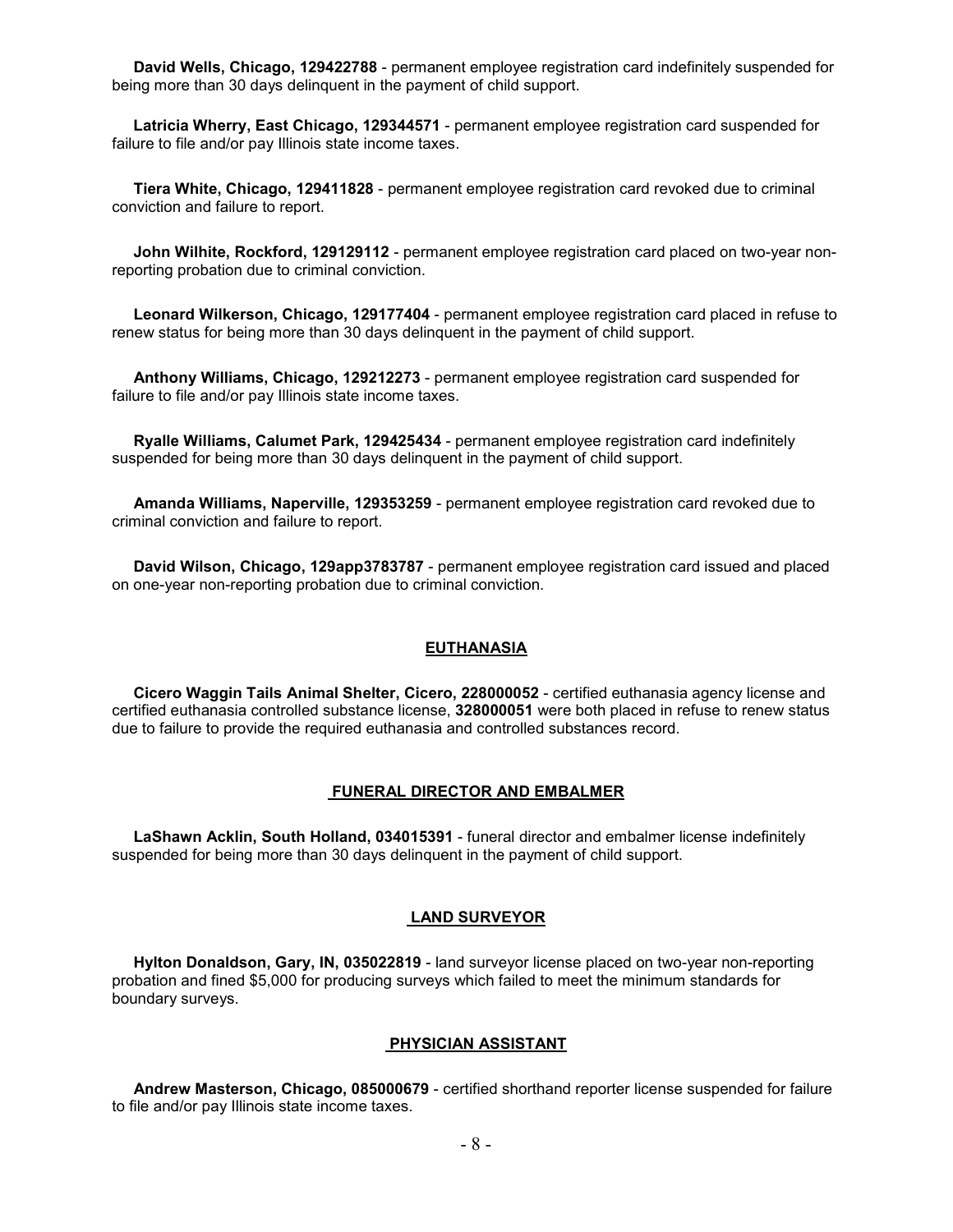#### **IL ROOFING CONTRACTOR**

 **Alpha Roofing Solutions, LLC, Chicago, 104017408** - roofing contractor license reprimanded and fined \$3,000 and **David Costello, roofing qualifying party designation, 105007601** suspended but stayed and reprimand is imposed based on unprofessional conduct.

 **Jaro Roofing Co, Itasca, 104013824** - roofing contractor license reprimanded and fined \$3,000 based on aiding and assisting unlicensed practice of roofing contracting.

 **Mr. Quality Roof, Inc., West Chicago, 104017678** - roofing contractor license reprimanded and fined \$5,000 based on aiding and assisting unlicensed practice of roofing contracting.

 **Adam Muir, Gillespie, 105005764** - roofing qualifying party designation is indefinitely suspended, but stayed, and a reprimand is imposed based on failure to respond to Department's written information request.

 **Roofing Professionals, LLC, Everman, TX, 104016334** - roofing contractor license reprimanded and fined \$5,000 and **Donald A. Haight, roofing qualifying party designation, 105005327**, indefinitely suspended but stayed, reprimand is imposed and fined \$5,000 after exceeded scope of license, aiding and assisting unlicensed practice, and failing to respond to written Department information request.

#### **MASSAGE THERAPY**

 **Guanglan Jiang, Tinley Park, 227019746** - massage therapist license reprimanded as result of pleading guilty and being found guilty of a criminal misdemeanor Trespass to Land charge for which Respondent's conduct associated with the criminal charge was directly related to massage therapy practice.

#### **MEDICAL**

 **Dru Hauter, Kenney, 036082645** - physician and surgeon license reprimanded, must complete continuing education and fined \$2,000 based on allegations that he misrepresented his credentials while testifying in court and in a deposition as an expert witness and had misleading statements on his CV.

 **Venkateswara Karuparthy, Rock Island, 036083608** - physician and surgeon license and controlled substance license, **336066114** both temporarily suspended for engaging in sexual misconduct in his practice.

 **Angel Leake, Chicago, 036113650** - physician and surgeon license reprimanded based on the suspension of Respondent's privileges from Cook County Health and Hospital Systems based on alleged substandard patient care.

 **Shashi Patel, Dixon, 036054292** - physician and surgeon license reprimanded and must complete continuing education due to unprofessional conduct, improper patient care, and poor record-keeping.

 **Michel Roy, Chicago, 038011609** - chiropractor license indefinitely suspended and fined \$2,500 for unlicensed practice while his license was already suspended by the Department for a prior discipline.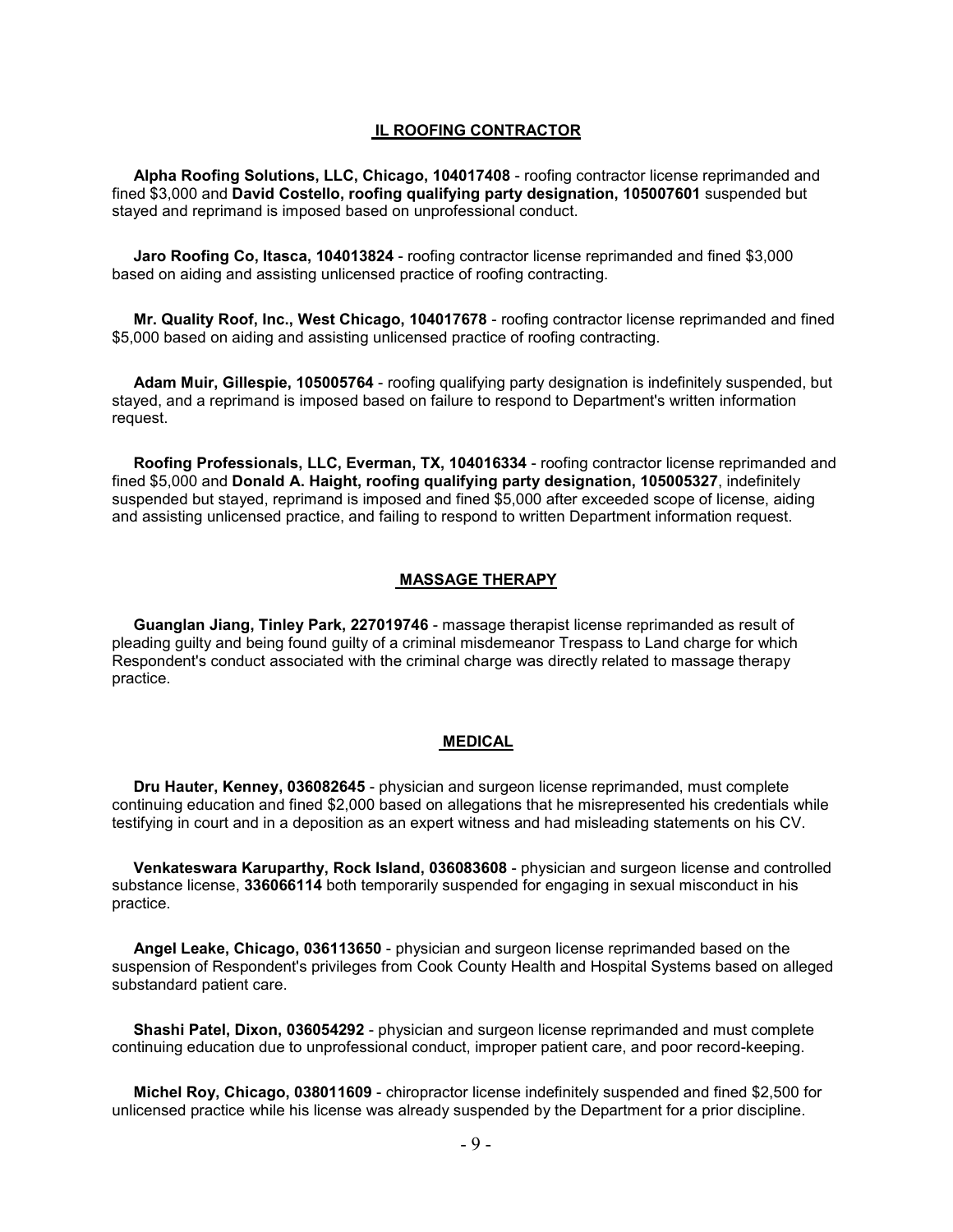**Deepthi Saxena, West Lafayette, IN, 036111103** - physician and surgeon license suspended for failure to file and/or pay Illinois state income taxes.

 **Jason Smith, Chicago, 036057474** - physician and surgeon license suspended for failure to file and/or pay Illinois state income taxes.

 **Ahmad Taheri, Burr Ridge, 036055914** - physician and surgeon license suspended for failure to file and/or pay Illinois state income taxes.

#### **NURSING**

 **David Abney, Savanna, 043109995** - licensed practical nurse license reprimanded and ordered to complete continuing education due to unprofessional conduct.

 **Martha Acosta, Gilson, 043102676** - licensed practical nurse license placed in refuse to renew status due to a sister-state discipline.

 **Tammy Bailey, Benton, KY, 043113759** - licensed practical nurse license placed in refuse to renew status due to a sister-state discipline in the state of Kentucky.

 **Judith Bales, Rantoul, 043064343** - licensed practical nurse license placed in refuse to renew status due to sister-state discipline in Indiana.

 **Alicia Ball, Galesburg, 041416610** - registered nurse license placed in refuse to renew status due to a sister-state discipline in the state of

 **Saul Banda, Park Forest, 043110769** - licensed practical nurse license indefinitely suspended for being more than 30 days delinquent in the payment of child support.

 **Laura Bastian, Tinley Park, 041331265** - registered nurse license placed on indefinite probation for a minimum of two years due to her engaging in the diversion of controlled substances.

 **Robyn Battaglini, Chicago, 041383360** - registered nurse license suspended for failure to file and/or pay Illinois state income taxes.

 **Melinda Bellomy-Muth, Eden Prairie, MN, 041280538** - registered nurse license placed in refuse to renew status due to sister-state discipline in California due to incompetence and negligence when Respondent performed unsupervised good faith examinations on patients receiving Botox injections, without any knowledge, training and/or experience in the administration of same on or about July 11, 2018.

 **David Berger, Goreville, 043086797** - licensed practical nurse license indefinitely suspended due to unprofessional conduct.

 **Beverly Bounds, Mesquite, NV, 041298231** - registered nurse license placed in refuse to renew status due to a sister-state discipline in the state of

 **Tonia Bridenbaugh, Edwardsville, 041272747** - registered nurse license placed in refuse to renew status due to unlicensed practice and failure to report adverse action.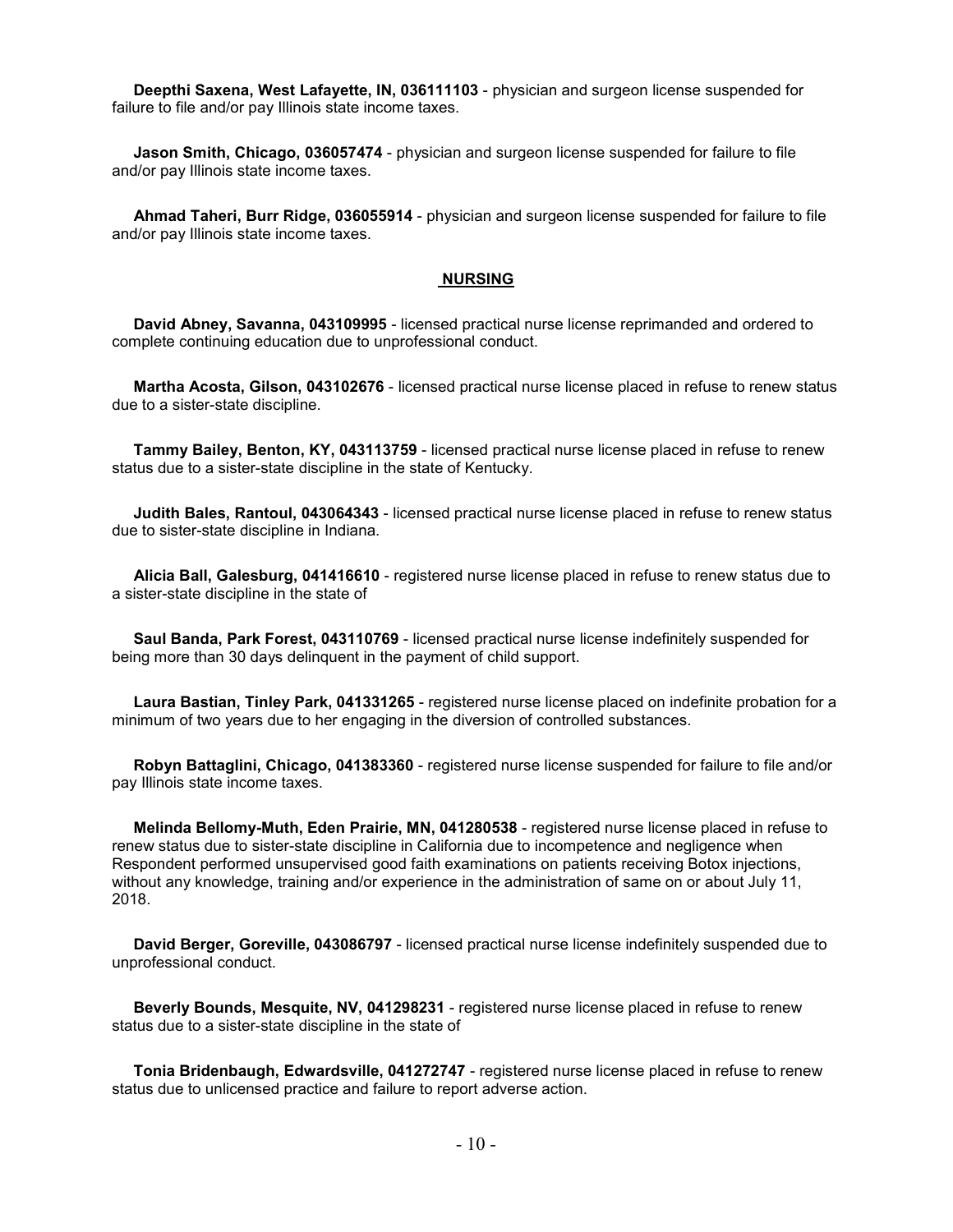**Jeanette Brinkley, Fort Worth, TX, 041450619** - registered nurse license placed in refuse to renew status due to a sister-state discipline in the state of Texas.

 **Tracy Burtis, Rockton, 041292235** - registered nurse license placed in refuse to renew status due to a sister-state discipline in the state of Wisconsin.

 **Stephani Carmona, Garland, TX, 041398977** - registered nurse license placed in refuse to renew status due to a sister-state discipline in the state of Texas.

 **Kathleen Chinn, Clarence, MO, 041309090** - registered nurse license placed in refuse to renew status due to sister-state discipline in Missouri.

 **Yun Choi, Tonawanda, NY, 041300813** - registered nurse license placed in refuse to renew status due to sister-state discipline in Arizona.

 **Kristin Ciasulli, Cheshire, CT, 041330226** - registered nurse license placed in refuse to renew status due to a sister-state discipline.

 **Scarlett Clay, Gary, IN, 043110418** - licensed practical nurse license suspended for failure to file and/or pay Illinois state income taxes.

 **Cynthia Courson, Salem, 043077293** - licensed practical nurse license suspended for failure to file and/or pay Illinois state income taxes.

 **Cynthia Davis, Chillicothe, 043048894** - licensed practical nurse license placed in refuse to renew status due to a sister-state discipline in the state of Arizona.

 **Heidi Devren, Chicago, 041265468** - registered nurse license placed in refuse to renew status due to a sister-state discipline in the state of Maryland.

 **Nancy Dugan, Hoffman Estates, 041156240** - registered nurse license placed in refuse to renew status due to a sister-state discipline in the state of New Mexico.

 **Comfort Ebong, Shorewood, 041314423** - registered nurse license suspended for failure to file and/or pay Illinois state income taxes.

 **Chris Edwards, Carbondale, 043126480** - licensed practical nurse license issued with reprimand for receiving a conviction on May 1, 2018, for driving while intoxicated, a Class A misdemeanor, in Carbondale, Illinois.

 **Louise Geske, Streamwood, 041128963** - registered nurse license placed in refuse to renew status due to a sister-state discipline in the state of

 **Amanda Goff, Carmi, 043118002** - licensed practical nurse license reprimanded due to a sister-state discipline.

 **Wendi Gonzales, Twin Falls, ID, 041451570** - registered nurse license placed in refuse to renew status due to Respondent submitting fraudulent documentation to obtain registered nurse licensure in the Virgin Islands.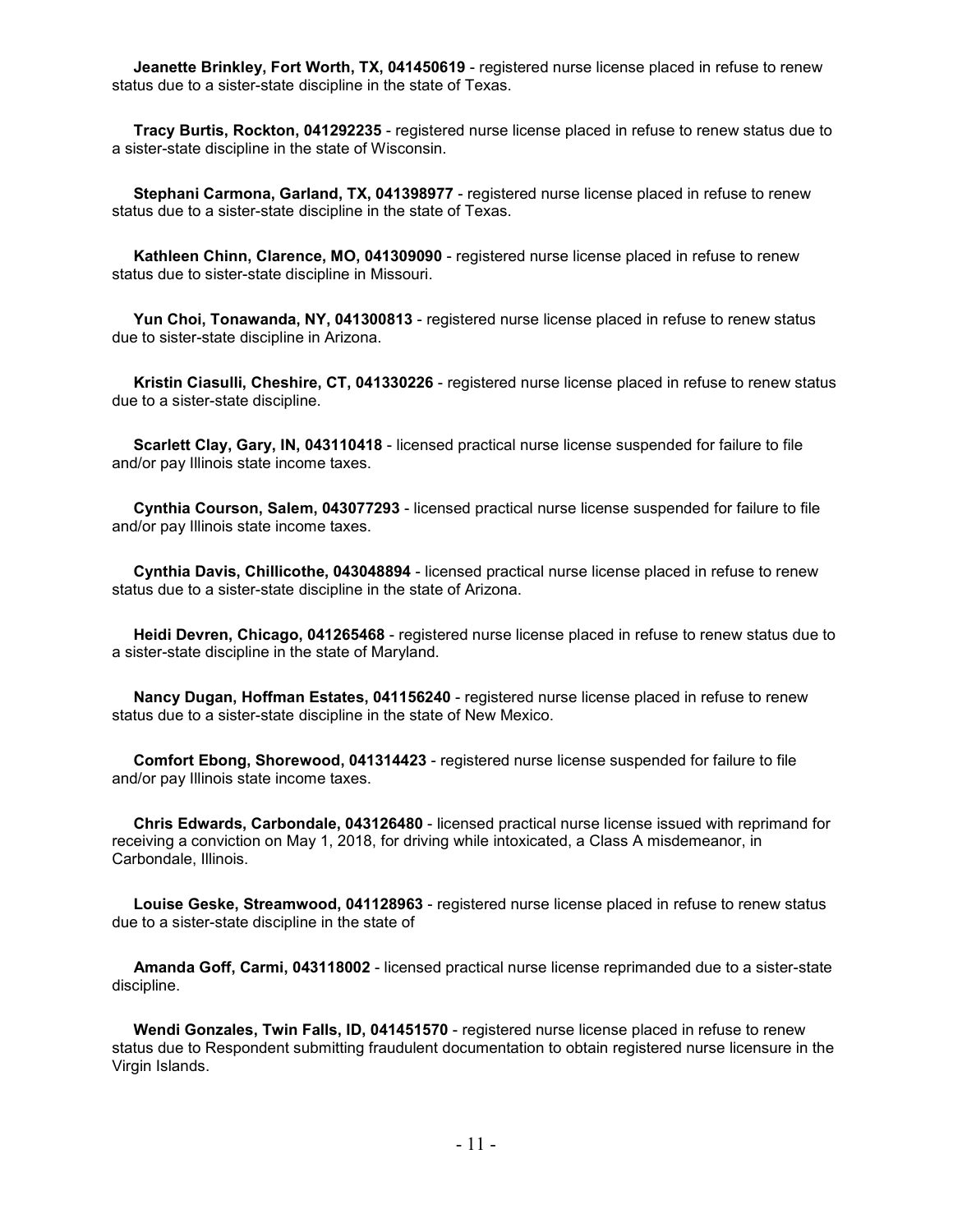**Lorie Griffith, Davenport, IA, 041360641** - registered nurse license placed in refuse to renew status due to a sister-state discipline in the state of Texas.

 **Tina Guarino, St. Louis, MO, 041266147** - registered nurse license suspended for failure to file and/or pay Illinois state income taxes.

 **Anita Gurkin, Granite City, 041278629** - registered nurse license suspended due to habitual use of drugs and failure to report an adverse action.

 **Julie Haggerty, Ellisville, 209007867** - advanced practice nurse license and registered nurse license, **041259098**, both placed on indefinite probation for a minimum of two years for a boundary issue which involved a former patient having been arrested for trespass.

 **Kristina Hale, Mahomet, 041346035** - registered nurse license indefinitely suspended for a minimum of three years due to unlawful taking of a controlled substance.

 **Toni Hanson, Villa Park, 041395199** - registered nurse license placed on indefinite probation for a minimum of three years for diversion of controlled substances from a facility in the state of Illinois.

 **Wendy Hartmann, Belleville, 041336199** - registered nurse license indefinitely suspended for a minimum of three years due to a criminal conviction, unprofessional conduct, failure to report an adverse action and filing false records.

 **Jane Hartsock, Rock Island, 041136544** - registered nurse license placed in refuse to renew status due to a sister-state discipline in the state of Wyoming because of substandard care and error in medication dispensing/prescribing on or about March 10, 2017.

 **Danyelle Hoff, Collinsville, 041355961** - registered nurse license placed in refuse to renew status due to a sister-state discipline.

 **Michelle House, Chatham, 041237616** - registered nurse license placed in refuse to renew status due to a sister-state discipline in the state of Alabama.

 **Martha Jarvis, St. Charles, 041297313** - registered nurse license placed in refuse to renew status due to sister-state discipline in Georgia due to malpractice.

 **James Johnson, Marion, 041228638** - registered nurse license and licensed practical nurse license, **043.054458** indefinitely suspended for failure to undergo a compelled evaluation.

 **Cynthia Johnson, Cedar Rapids, IA, 043101179** - licensed practical nurse license placed in refuse to renew status due to a sister-state discipline by the state of Iowa.

 **Gloria Johnson, Bartlett, 041141044** - registered nurse license placed in refuse to renew status due to a sister-state discipline in the state of Tennessee because of drug diversion on or about April 12, 2017.

 **Cory Jones, Louisville, 043117953** - licensed practical nurse license indefinitely suspended for being more than 30 days delinquent in the payment of child support.

 **Gwendolyn Jones, Great Lakes, 041247428** - registered nurse license and licensed practical nurse license, **043048222** both placed in refuse to renew status due to sister-state discipline in California due to Respondent falsifying a medical record.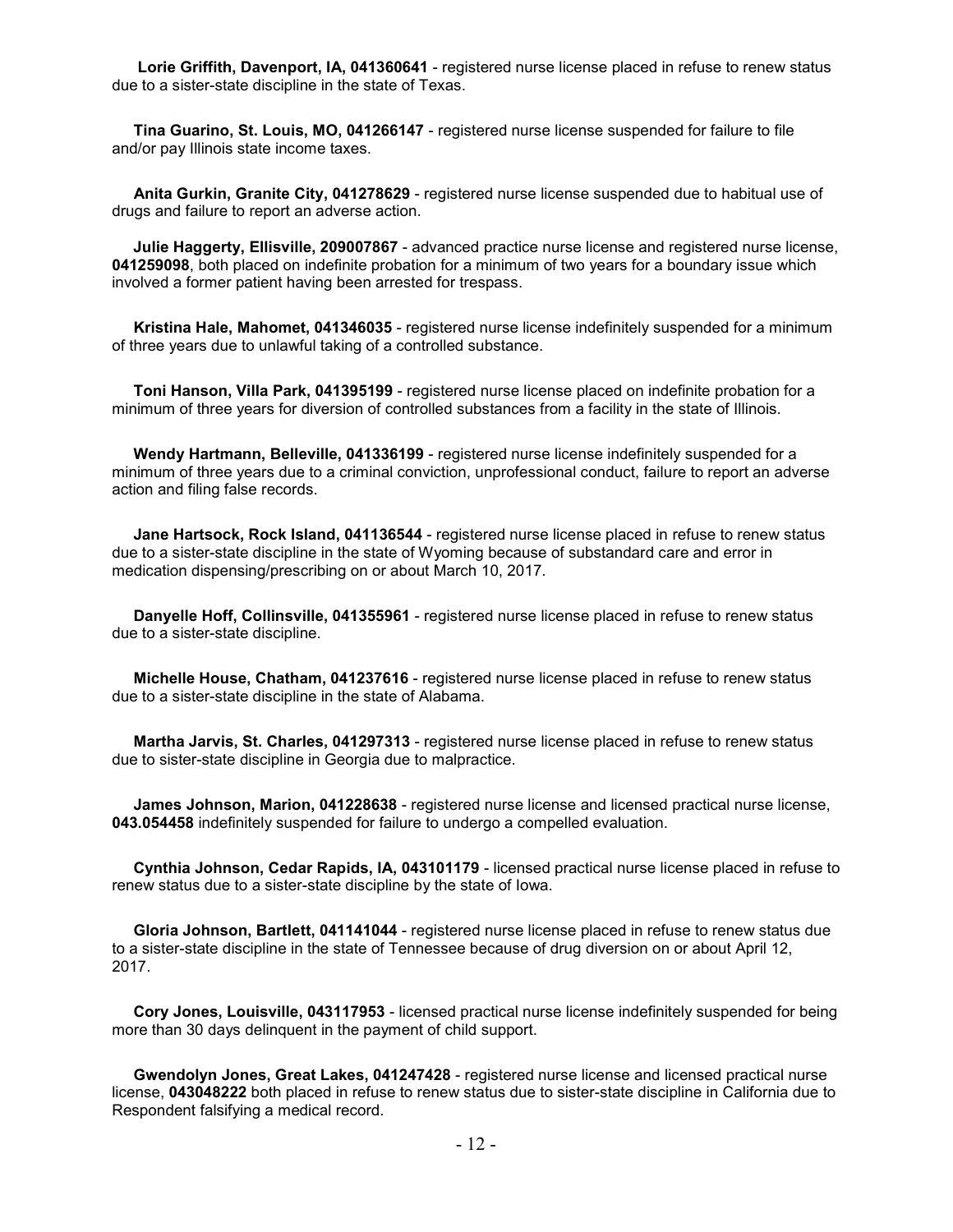**Sheila Jones, Fairview Heights, 043079321** - licensed practical nurse license placed in refuse to renew status due to a sister-state discipline.

 **Ruth Kennedy, Langhorne, PA, 041410728** - registered nurse license reprimanded due to a sisterstate discipline.

 **Jennifer Kennelly, Nantucket, MA, 041254109** - registered nurse license placed in refuse to renew status due to a sister-state discipline and failure to report adverse action.

 **Jun King, Morton Grove, 041293535** - registered nurse license placed in refuse to renew status due to a sister-state discipline in the state of Nevada due to Respondent being found guilty of the criminal charge of Battery on or about May 18, 2017.

 **Jennifer Kubiak, St. John, IN, 041271148** - registered nurse license placed in refuse to renew status due to a sister-state discipline in the state of Indiana because of a medication error, neglect, and substandard quality of care for several patients.

 **Jacqueline Kuntz, East Peoria, 041185329** - registered nurse license placed in refuse to renew status due to being terminated by her employer for failing a drug test.

 **Dean Laqui, Austin, TX, 041244762** - registered nurse license placed in refuse to renew status due to a sister-state discipline.

 **Tyler Lawlyes, Peoria, AZ, 041403835** - registered nurse license and licensed practical nurse license placed in refuse to renew status due to a sister-state discipline in the state of Arizona after Respondent admitted to being addicted to opiates.

 **Lucille Leblanc, Niles, 041380160** - registered nurse license indefinitely suspended for a minimum of three years due to unprofessional conduct, drug diversion, and making a false statement connected with Respondent's nursing practice.

 **Julie Little, Tuscola, 041254873** - registered nurse license suspended for failure to file and/or pay Illinois state income taxes.

 **Matthew Mac Leod, Cheyenne, WY, 041345053** - registered nurse license placed in refuse to renew status due to a sister-state discipline.

 **Andrea Mackowiak, Clintonville, WI, 041284079** - registered nurse license placed in refuse to renew status due to a sister-state discipline in the state of Wisconsin after Respondent admitted to a police officer that she had diverted oxycodone from a patient.

 **Denise Marlier, Temple, TX, 041180558** - registered nurse license placed in refuse to renew status due to a sister-state discipline in the state of Texas after on or about June 3, 2016, Respondent falsely documented medication administration and blood glucose levels.

 **Deborah McDonald-Ferko, Prospect, KY, 041245996** - registered nurse license placed in refuse to renew status due to sister-state discipline in Kentucky.

 **Laurie Meenan, Glendale, AZ, 041275384** - registered nurse license placed in refuse to renew status due to a sister-state discipline in the state of Arizona after Respondent tested positive for metabolites of alcohol in violation of her signed Board stipulated agreement.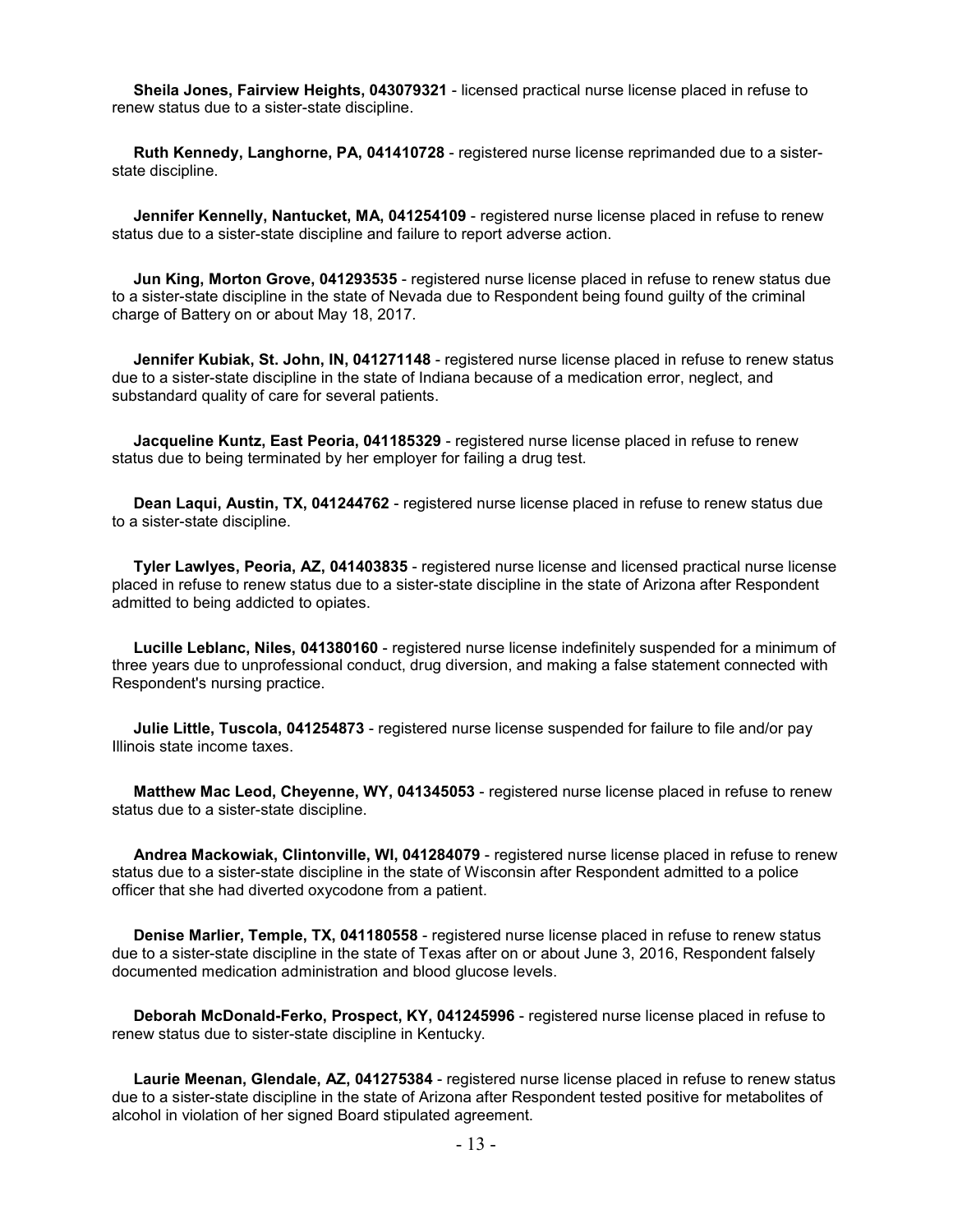**Patricia Melia, Oak Lawn, 041294604** - registered nurse license placed in refuse to renew status due to sister-state discipline in California for being convicted of driving with a blood alcohol level of more than 0.08%.

 **Deborah Meredith, Springfield, 041289647** - registered nurse license placed in refuse to renew status due to unprofessional conduct.

 **Kerri Middleton, Hillsboro, OH, 041313203** - registered nurse license placed in refuse to renew status after being discipline in the state of Ohio.

 **Danielle Miller, Collinsville, 043113236** - licensed practical nurse license suspended for failure to file and/or pay Illinois state income taxes.

 **Jill Miller, Lake Villa, 041239614** - registered nurse license placed in refuse to renew status due to a sister-state discipline in the state of California because of narcotic diversion in Minnesota.

 **Kathleen Moore, Jacksonville, 043034391** - licensed practical nurse license placed in refuse to renew status due to sister-state discipline in Arizona.

 **Megan Moreland, Buda, 041380173** - registered nurse license indefinitely suspended for a minimum of 18 months due to a criminal conviction and failure to report an adverse action.

 **Jeffrey Mounce, Chicago, 041299982** - registered nurse license placed in refuse to renew status due to a sister-state discipline in the state of Texas because of a conviction for Driving While Intoxicated.

 **Stella Mwakyoma, Evanston, 041292689** - registered nurse license indefinitely suspended due to unprofessional conduct and incompetency.

 **Katherine Norman, Richmond, VA, 041361117** - registered nurse license placed in refuse to renew status due to a sister-state discipline in the state of Virginia due to an inability to practice with reasonable skill and safety because of mental illness, thereby exhibiting unprofessional conduct and for failure to notify the Department.

 **Susan Nuccio, Summit, 041308202** - registered nurse license indefinitely suspended for a minimum of two years for unlawful taking of narcotics, failure to establish and maintain patient records and failure to report termination from nursing probation.

 **Jennifer O'Drobinak, Naperville, 041369346** - registered nurse license placed in refuse to renew status due to a sister-state discipline in the state of Florida after failing to comply with the terms of Respondent's advocacy contract.

 **Sherrill Oitker, Plainville, 041163568** - registered nurse license indefinitely suspended due to a sister-state discipline.

**Monica Pankey, Ville Platte, LA, 041350222** - registered nurse license and licensed practical nurse license placed in refuse to renew status due to sister-state discipline in Louisiana for failure to disclose on renewal application that she had been arrested and charged with Contributing to Delinquency of Juveniles.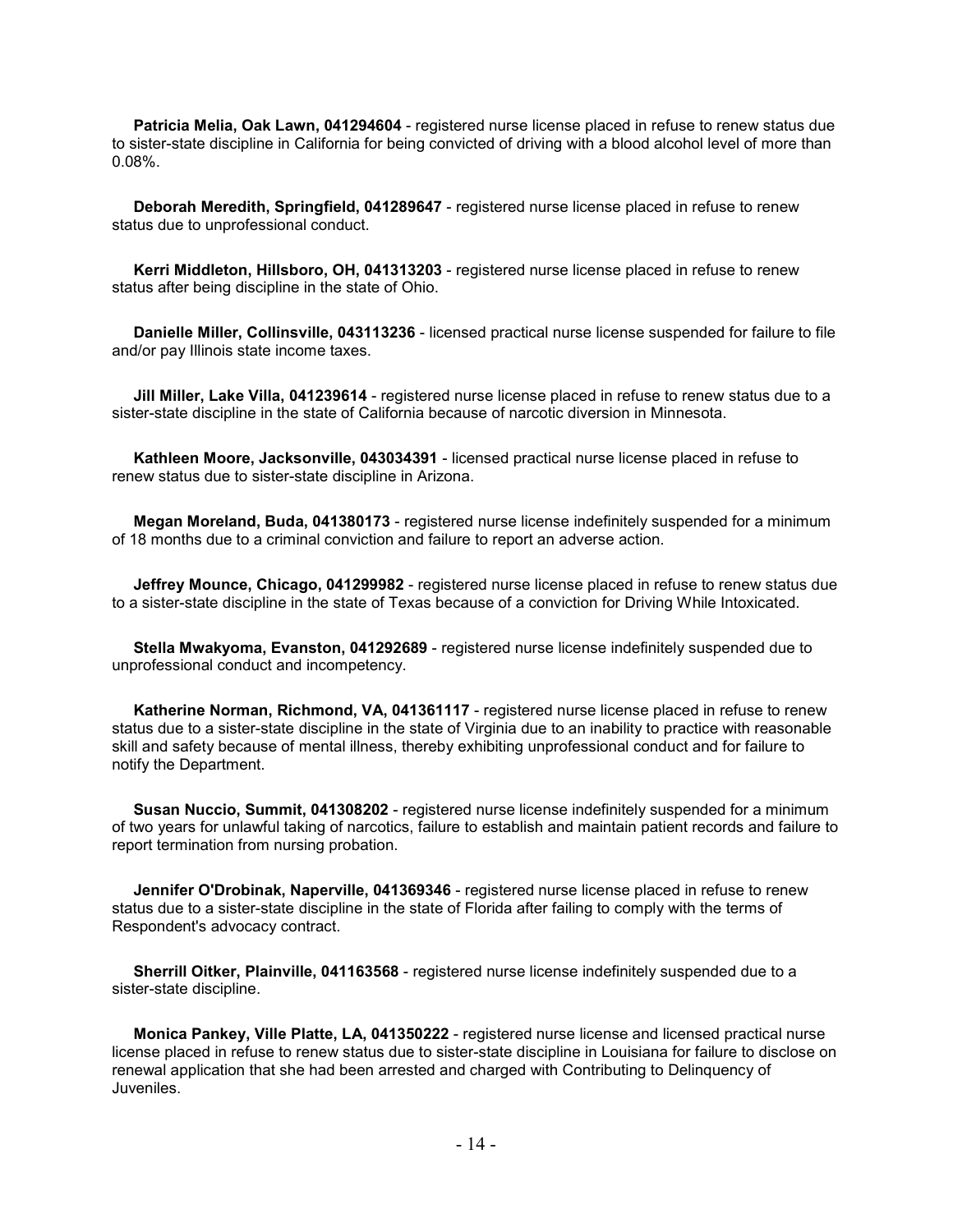**Sandra Peters, Clarksville, TN, 041250575** - registered nurse license placed in refuse to renew status due to sister-state discipline in Kentucky.

 **Catanya Portis, Bolingbrook, 043088369** - licensed practical nurse license suspended for failure to file and/or pay Illinois state income taxes.

 **Jerri Raley, Sacramento, KY, 041368097** - registered nurse license placed in refuse to renew status due to a sister-state discipline in the state of Kentucky.

 **James Rellihan, Normal, 043116795** - licensed practical nurse license revoked due to a plea of guilty to a class one felony and the unlawful theft of a controlled substance.

 **Shadetra Rouwtt, Waxahachie, TX, 041464881** - registered nurse license placed on indefinite probation dur to a sister-state discipline.

 **Teresa Ruchti, Beloit, WI, 041397263** - registered nurse license reprimanded due to a sister-state discipline.

 **Lindsay Sams, Kewanee, 041348925** - registered nurse license indefinitely suspended due to a plea of guilty in Henry County, IL for making or filing false records at a healthcare institution.

 **Brittany Sheahan, Roscoe, 041417512** - registered nurse license placed in refuse to renew status due to a sister-state discipline in the state of Colorado.

 **Cynthia Sherwood, Dubuque, IA, 041414969** - registered nurse license reprimanded due to a sisterstate discipline.

 **Kathy Shinall, Hanna City, 043085135** - licensed practical nurse license placed in refuse to renew status due to sister-state discipline in Tennessee.

 **Kathryn Sleeth, Sullivan, 041264079** - registered nurse license reprimanded for having practiced outside the scope of her license when she administered a medication to a patient from her personal stock while employed at a facility in the state of Illinois.

 **Richard Slingerland, Lawrence, KS, 041269350** - registered nurse license placed in refuse to renew status due to a sister-state discipline in the state of Kansas because of incompetence and unprofessional conduct for failing to take a refresher and hemodynamics course and for failure to report same to the Department.

 **Diane Smith, St. Albans, WV, 041156420** - registered nurse license placed in refuse to renew status due to a sister-state discipline and failure to report adverse action.

 **Victoria Sondy, Las Vegas, NV, 041392471** - registered nurse license placed in refuse to renew status due to sister-state discipline in Nevada.

 **Angela Stinson, Macomb, 043101018** - licensed practical nurse license placed in refuse to renew status due to sister-state discipline in Virginia for a grand larceny charge, thereby exhibiting unprofessional conduct and for failure to notify the Department of Respondent's discipline.

 **Courtney Sullivan, Homewood, 041394745** - registered nurse license reprimanded due to a sisterstate discipline.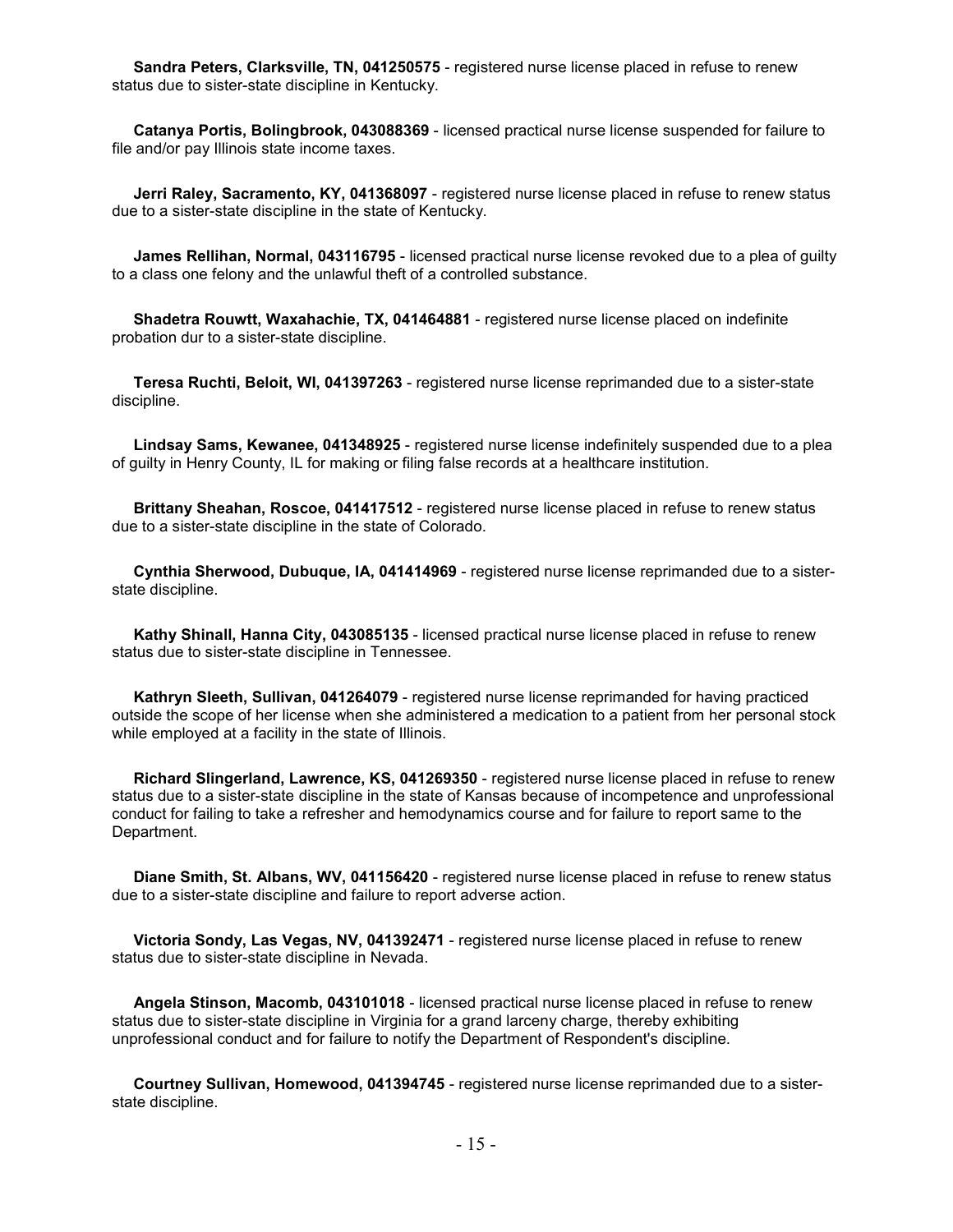**Lois Syse, Kansas, 043091316** - licensed practical nurse license indefinitely suspended for a minimum of one year because of having pled guilty to misdemeanor theft and sentenced to conditional discharge for a period of 12 months.

 **Maria Tuxbury, New Lenox, 043084642** - licensed practical nurse license indefinitely suspended due to her having engaged in the improper documentation and administration of controlled substances.

 **Ciji West, Alexandria, LA, 041425764** - registered nurse license placed in refuse to renew status due to a sister-state discipline and failure to report the same.

 **Ozlem Whalen, Peoria Heights, 041344719** - registered nurse license and advanced practice nurse license both indefinitely suspended for a minimum of three years due to a plea of guilty in the District Court for the Central District of Illinois at Peoria and having created and filled fraudulent prescriptions for controlled substances.

 **Christopher Williams, Metropolis, 043113493** - licensed practical nurse license indefinitely suspended due to a sister-state discipline and failure to report adverse action.

 **La Donna Wilson, Sun Lakes, AZ, 041259174** - registered nurse license placed in refuse to renew status due to a sister-state discipline in the state of Washington.

 **Andrea Zavakos, Elk Grove Village, 041307583** - registered nurse license indefinitely suspended following unprofessional conduct and falsified statements made in documents relating to Respondent's nursing practice.

#### **NURSING HOME ADMINISTRATOR**

 **Leann Thomas, Toluca, 044005878** - nursing home administrator license is reprimanded and must complete 20 hours of continuing education due to exhibiting unprofessional conduct.

#### **PHARMACY**

 **Joseph Connery, Crystal Lake, 049213869** - pharmacy technician license placed in refuse to renew status due to theft of Schedule II Controlled Substances in June 2016, from a Walgreens in McHenry, Illinois.

 **Christopher Haseker, Collinsville, 049167747** - pharmacy technician license revoked and **051app3546646** pharmacist application denied due to prior disciplinary history in the State of Missouri, and due to submitting false information on applications made to the Department.

 **Clarissa Havel, Aurora, 051287760** - pharmacist license placed in refuse to renew status based on allegations that Respondent made false statements in connection with practice under the Act; is mentally incompetent; failed to respond to a request for information within sixty (60) days; and engaged in a pattern of conduct which demonstrates incompetence or unfitness to practice.

 **Clarence Nagelvoort, Chicago, 051032570** - pharmacist license indefinitely suspended for a minimum of one year due to a criminal conviction.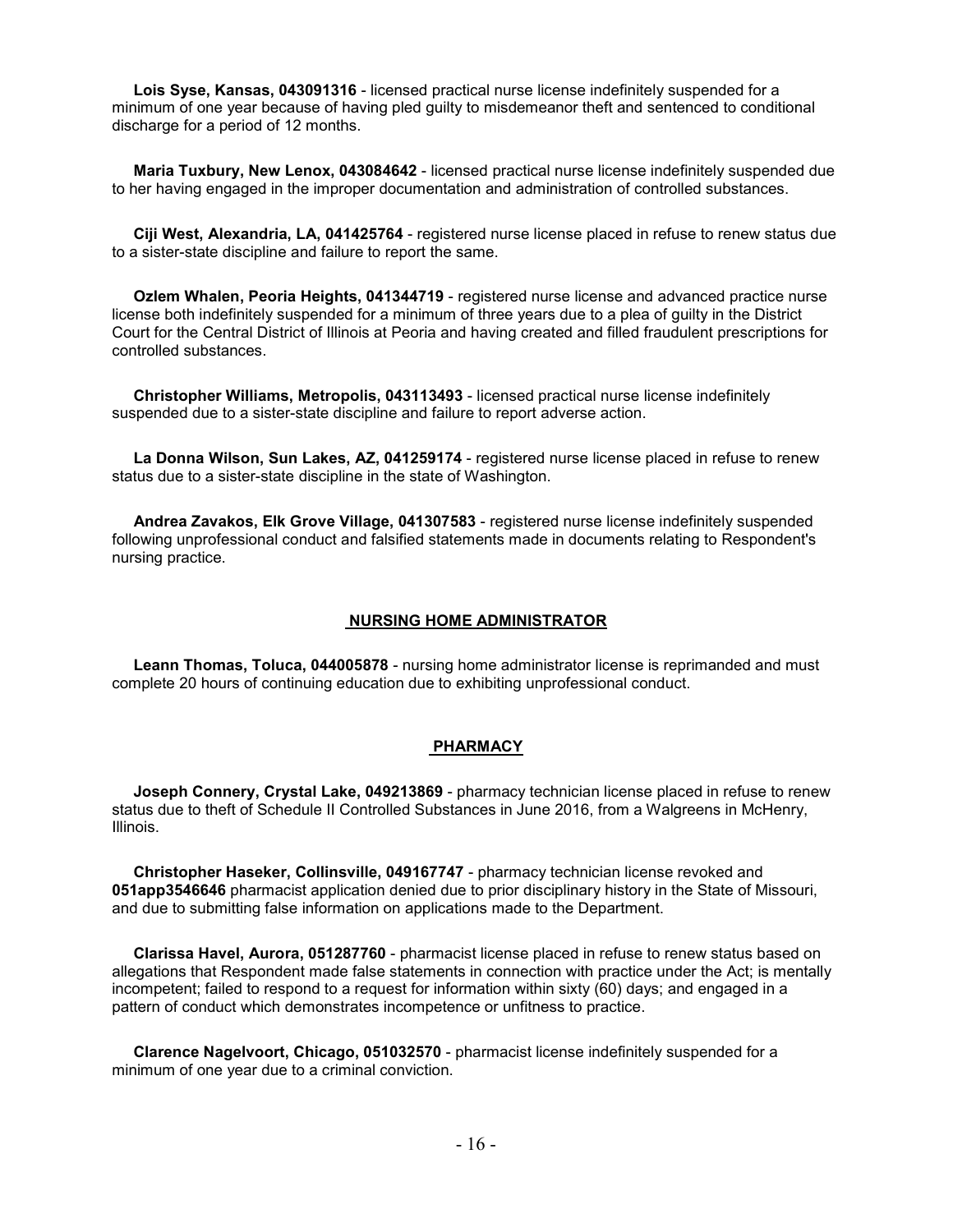#### **PHYSICAL THERAPY**

 **Paul Blandina, Shiloh, 070015049** - licensed physical therapist license suspended for failure to file and/or pay Illinois state income taxes.

#### **PODIATRY**

 **Aurelio Jimenez, Glenwood, 016004606** - podiatrist license indefinitely suspended for a minimum of five year for unprofessional conduct.

#### **PROFESSIONAL COUNSELOR**

 **Lindsey Patrick, Rolling Meadows, 178012523** - licensed professional counselor license suspended for failure to file and/or pay Illinois state income taxes.

### **PUBLIC ACCOUNTANT**

 **J Joseph Gualandri, Metamora, 239008734** - registered certified public accountant license suspended for failure to file and/or pay Illinois state income taxes.

 **Edward Richardson, West Bloomfield, MI, 065041283** - certified public accountant license revoked for a minimum of three years due to violating the United States Securities Exchange Commission (SEC) rules and failure to comply with numerous Public Company Accounting Oversight Board (PCAOB) auditing standards.

#### **SOCIAL WORKER**

 **John Fountain, Oak Park, 150015364** - licensed social worker license suspended for failure to file and/or pay Illinois state income taxes.

 **Renae Nagle, Algonquin, 149005113** - licensed clinical social worker license suspended for failure to file and/or pay Illinois state income taxes.

#### **SPEECH-LANGUAGE PATHOLOGY AND AUDIOLOGY**

 **Barbara Baird, Edwardsville, 146001968** - speech language pathologist license placed on probation for two years because of improper billing practices associated with inaccurately reporting of time spent providing speech language pathology services for a patient.

#### **PROFESSIONAL ENGINEERS**

 **Douglas Weinkauf, Wausau, WI, 062052237** - professional engineering license revoked for a minimum of three years due to his Class B Felony conviction for Bank Fraud in the state of Wisconsin.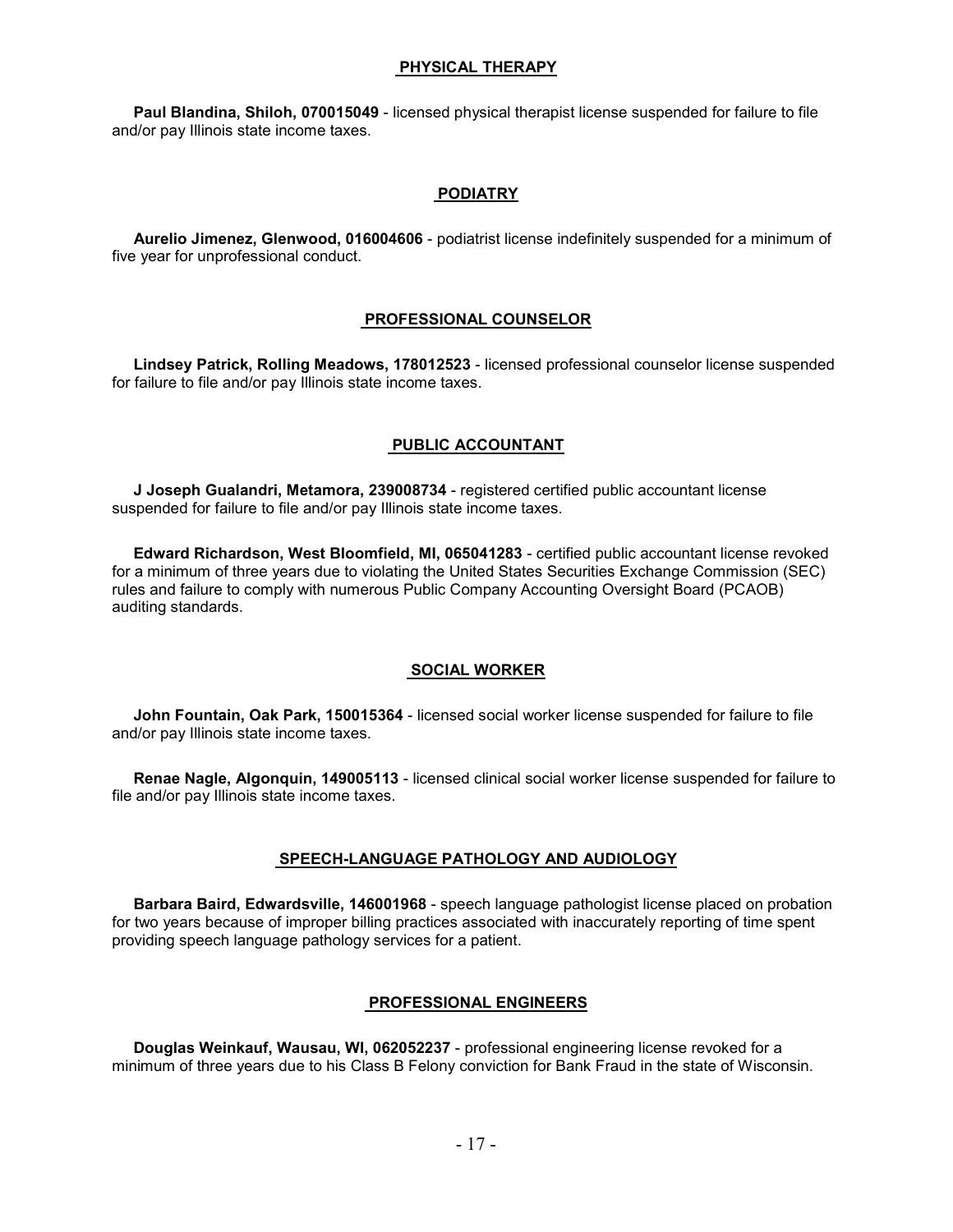#### **SURGICAL ASSISTANT AND TECHNOLOGIST**

 **Deanna Miraldi, Union, 237000064** - registered surgical technologist license reprimanded due to receiving a pre-employment drug screen that was positive for cocaine metabolites on November 16, 2017.

#### **VETERINARY**

 **Patricia Crist, Quincy, 090009817** - veterinarian license suspended for failure to file and/or pay Illinois state income taxes.

## **DIVISION OF REAL ESTATE**

#### **APPRAISAL**

 **Mary Baecke-Spranger, Bettendorf IA, 556001094** - certified residential real estate appraiser license fined \$750 for failure to complete continuing education prior to renewing the license and for stating on the renewal application that the education had been completed.

 **Joseph Bagnasco, West Dundee, 553002150** - certified general real estate appraiser license fined \$750 for failure to complete continuing education prior to renewing the license and for stating on the renewal application that the education had been completed.

 **Milford Barnvos, Prairie View, 553000873** - certified general real estate appraiser license fined \$750 for failure to complete continuing education prior to renewing the license and for stating on the renewal application that the education had been completed.

 **Nathaniel Briscoe, Dublin, OH, 553002348** - certified general real estate appraiser license fined \$750 for failure to complete continuing education prior to renewing the license and for stating on the renewal application that the education had been completed.

 **William Carson, Geff, 553002062** - certified general real estate appraiser license fined \$750.00 for failure to complete continuing education prior to renewing the license and for stating on the renewal application that the education had been completed.

 **Angela Chiaro, Springfield, 556001852** - certified residential real estate appraiser license fined \$750 for failure to complete continuing education prior to renewing the license and for stating on the renewal application that the education had been completed.

 **Michael Richard Church, Morton, 556001174** - certified residential real estate appraiser license fined \$750 for failure to complete continuing education prior to renewing the license and for stating on the renewal application that the education had been completed.

 **Thomas Collins, Chicago, 556000983** - certified residential real estate appraiser license fined \$750 for failure to complete continuing education prior to renewing the license and for stating on the renewal application that the education had been completed.

 **Gina Deguzman, Chicago, 553002355** - certified general real estate appraiser license fined \$750 for failure to complete continuing education prior to renewing the license and for stating on the renewal application that the education had been completed.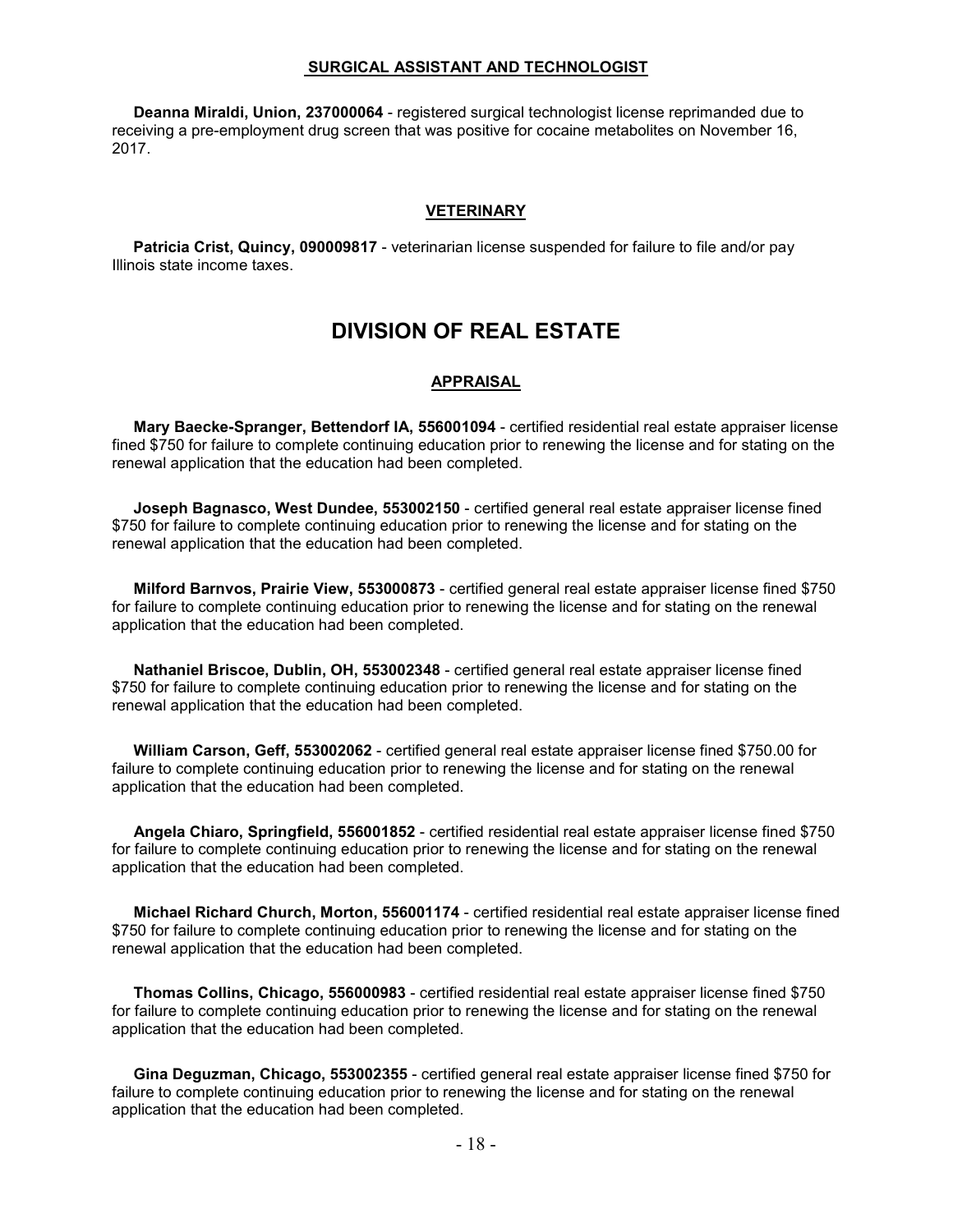**Blake Diewald, Red Bud, 556004797** - certified residential real estate appraiser license fined \$750 for failure to complete continuing education prior to renewing the license and for stating on the renewal application that the education had been completed.

 **Thomas Donato, Naperville, 556004231** - certified residential real estate appraiser license fined \$750 for failure to complete continuing education prior to renewing the license and for stating on the renewal application that the education had been completed.

 **Ronald Dooman, Arlington Heights, 553001848** - certified general real estate appraiser license fined \$750 for failure to complete continuing education prior to renewing the license and for stating on the renewal application that the education had been completed.

 **Peter Doyle, New Lenox, 556004091** - certified residential real estate appraiser license fined \$750 for failure to complete continuing education prior to renewing the license and for stating on the renewal application that the education had been completed.

 **Paul Engel, Hoffman Estates, 553000410** - certified general real estate appraiser license fined \$750 for failure to complete continuing education prior to renewing the license and for stating on the renewal application that the education had been completed.

 **Marcus Evans Jr, Chicago, 557006088** - associate real estate trainee appraiser license fined \$750 for failure to complete continuing education prior to renewing the license and for stating on the renewal application that the education had been completed.

 **Gwendolyn Fiorenzo, Chicago, 556003136** - certified residential real estate appraiser license fined \$750 for failure to complete continuing education prior to renewing the license and for stating on the renewal application that the education had been completed.

 **Robert Fiscus, Robinson, 556003208** - certified residential real estate appraiser license reprimanded and fined \$3,500 for developing and communicating an appraisal outside the scope of respondent's license.

 **Edward Fisher, St. Charles, 553001723** - certified general real estate appraiser license fined \$750 for failure to complete continuing education prior to renewing the license and for stating on the renewal application that the education had been completed

 **Larry Flaningam, Loves Park, 556004716** - certified residential real estate appraiser license fined \$750 for failure to complete continuing education prior to renewing the license and for stating on the renewal application that the education had been completed.

 **Phillip Forbes, Chicago, 557005993** - associate real estate trainee appraiser license fined \$750 for failure to complete continuing education prior to renewing the license and for stating on the renewal application that the education had been completed.

 **Nathan Grant, Osweso, 556004465** - certified residential real estate appraiser license fined \$750 for failure to complete continuing education prior to renewing the license and for stating on the renewal application that the education had been completed.

 **Paul Green, Springfield, 556000641** - certified residential real estate appraiser license fined \$750 for failure to complete continuing education prior to renewing the license and for stating on the renewal application that the education had been completed.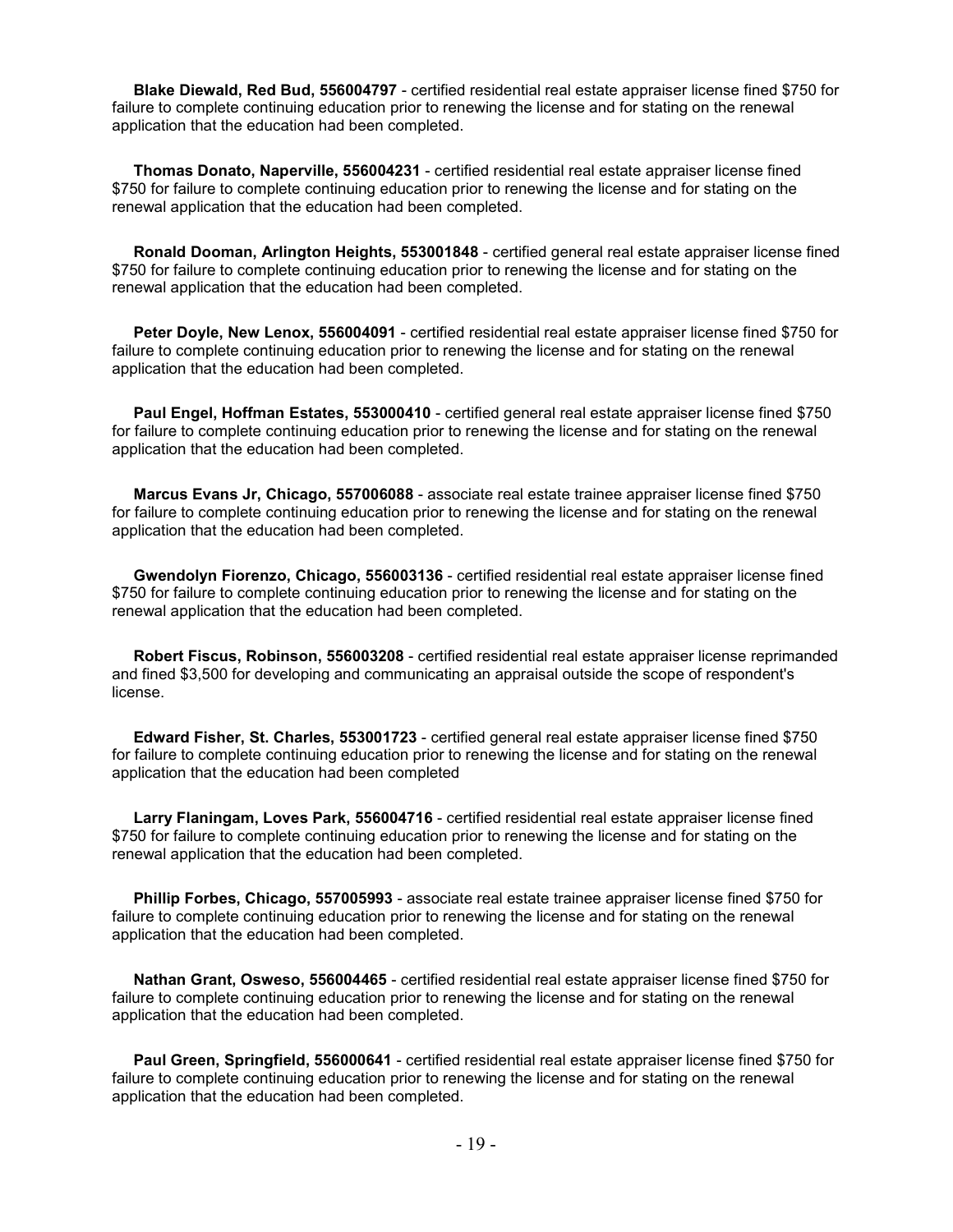**Shirley Hall, Metropolis, 556000541** - certified residential real estate appraiser license fined \$750 for failure to complete continuing education prior to renewing the license and for stating on the renewal application that the education had been completed.

 **Michael Ann Hallin, Harvard, 556001885** - certified residential real estate appraiser license fined \$750 for failure to complete continuing education prior to renewing the license and for stating on the renewal application that the education had been completed.

 **David Hammer, Highland Park, 556002031** - certified residential real estate appraiser license fined \$750 for failure to complete continuing education prior to renewing the license and for stating on the renewal application that the education had been completed.

 **Douglas Hankins, Altamont, 553000604** - certified general real estate appraiser license fined \$750 for failure to complete continuing education prior to renewing the license and for stating on the renewal application that the education had been completed.

 **Nicholas Hilla, Evanston, 557006144** - associate real estate trainee appraiser license fined \$750 for failure to complete continuing education prior to renewing the license and for stating on the renewal application that the education had been completed.

 **Thomas Howe, Dubuque, IA, 553002192** - certified general real estate appraiser license fined \$750 for failure to complete continuing education prior to renewing the license and for stating on the renewal application that the education had been completed.

 **Owen Hull, Chicago, 557006056** - associate real estate trainee appraiser license surrendered for failure to complete continuing education prior to renewing the license and for stating on the renewal application that the education had been completed.

 **Tae Jung, Buffalo Grove, 557006050** - associate real estate trainee appraiser license fined \$750 for failure to complete continuing education prior to renewing the license and for stating on the renewal application that the education had been completed.

 **Greta Kelly, Peoria, 556005017** - certified residential real estate appraiser license fined \$750 for failure to complete continuing education prior to renewing the license and for stating on the renewal application that the education had been completed.

 **Stephen Kostos, Peru, 557006142** - associate real estate trainee appraiser license fined \$750 for failure to complete continuing education prior to renewing the license and for stating on the renewal application that the education had been completed.

 **Roger Lane, St John, IN, 556002709** - certified residential real estate appraiser license fined \$750 for failure to complete continuing education prior to renewing the license and for stating on the renewal application that the education had been completed.

 **Stephen Lauenstein, Mequon, WI, 553002293** - certified general real estate appraiser license fined \$750 for failure to complete continuing education prior to renewing the license and for stating on the renewal application that the education had been completed.

 **Mark Lindsay, Highland Park, 553000810** - certified general real estate appraiser license fined \$750 for failure to complete continuing education prior to renewing the license and for stating on the renewal application that the education had been completed.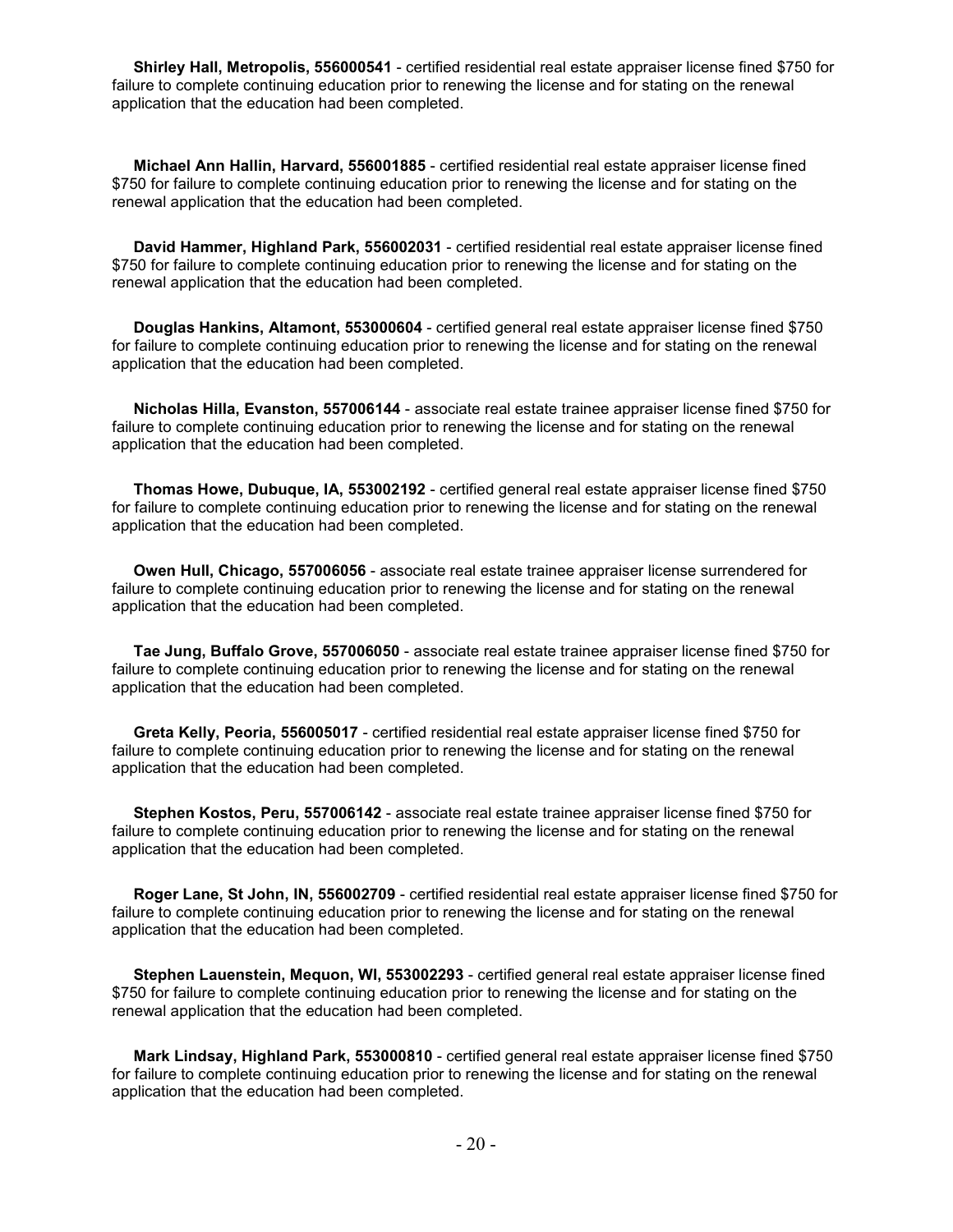**Jesse Lochman, Hannibal, MO, 557006111** - associate real estate trainee appraiser license fined \$750 for failure to complete continuing education prior to renewing the license and for stating on the renewal application that the education had been completed.

 **James Macadam, Culver City, CA, 553002434** - certified general real estate appraiser license fined \$750 for failure to complete continuing education prior to renewing the license and for stating on the renewal application that the education had been completed.

 **Tyson McCreight, Davenport, IA, 557006086** - associate real estate trainee appraiser license fined \$750 for failure to complete continuing education prior to renewing the license and for stating on the renewal application that the education had been completed.

 **Whitney Panneton, St Louis, MO, 557006102** - associate real estate trainee appraiser license fined \$750 for failure to complete continuing education prior to renewing the license and for stating on the renewal application that the education had been completed.

 **Charlotte Peczkowski, Aurora, 556002251** - certified residential appraiser license surrendered for failure to complete continuing education prior to renewing the license and for stating on the renewal application that the education had been completed.

 **David Perry, Chicago, 553000840** - certified general real estate appraiser license fined \$750 for failure to complete continuing education prior to renewing the license and for stating on the renewal application that the education had been completed.

 **Peter Petrovich, Chicago, 556003324** - certified residential real estate appraiser license fined \$750 for failure to complete continuing education prior to renewing the license and for stating on the renewal application that the education had been completed.

 **Christopher Phelps, Mortons Gap, KY, 553002176** - certified general real estate appraiser license fined \$750 for failure to complete continuing education prior to renewing the license and for stating on the renewal application that the education had been completed.

 **Bruce Poetter, LaGrange, 553000345** - certified general real estate appraiser license fined \$750 for failure to complete continuing education prior to renewing the license and for stating on the renewal application that the education had been completed.

 **Nicholas Pumilia, Machesney Park, 556003052** - certified residential real estate appraiser license fined \$750 for failure to complete continuing education prior to renewing the license and for stating on the renewal application that the education had been completed.

 **John Ranalli, Ballwin, MO, 556004813** - certified residential real estate appraiser license fined \$750 for failure to complete continuing education prior to renewing the license and for stating on the renewal application that the education had been completed.

 **Weston Robertson, Greenfield, WI, 553002278** - certified general real estate appraiser license fined \$750 for failure to complete continuing education prior to renewing the license and for stating on the renewal application that the education had been completed.

- 21 -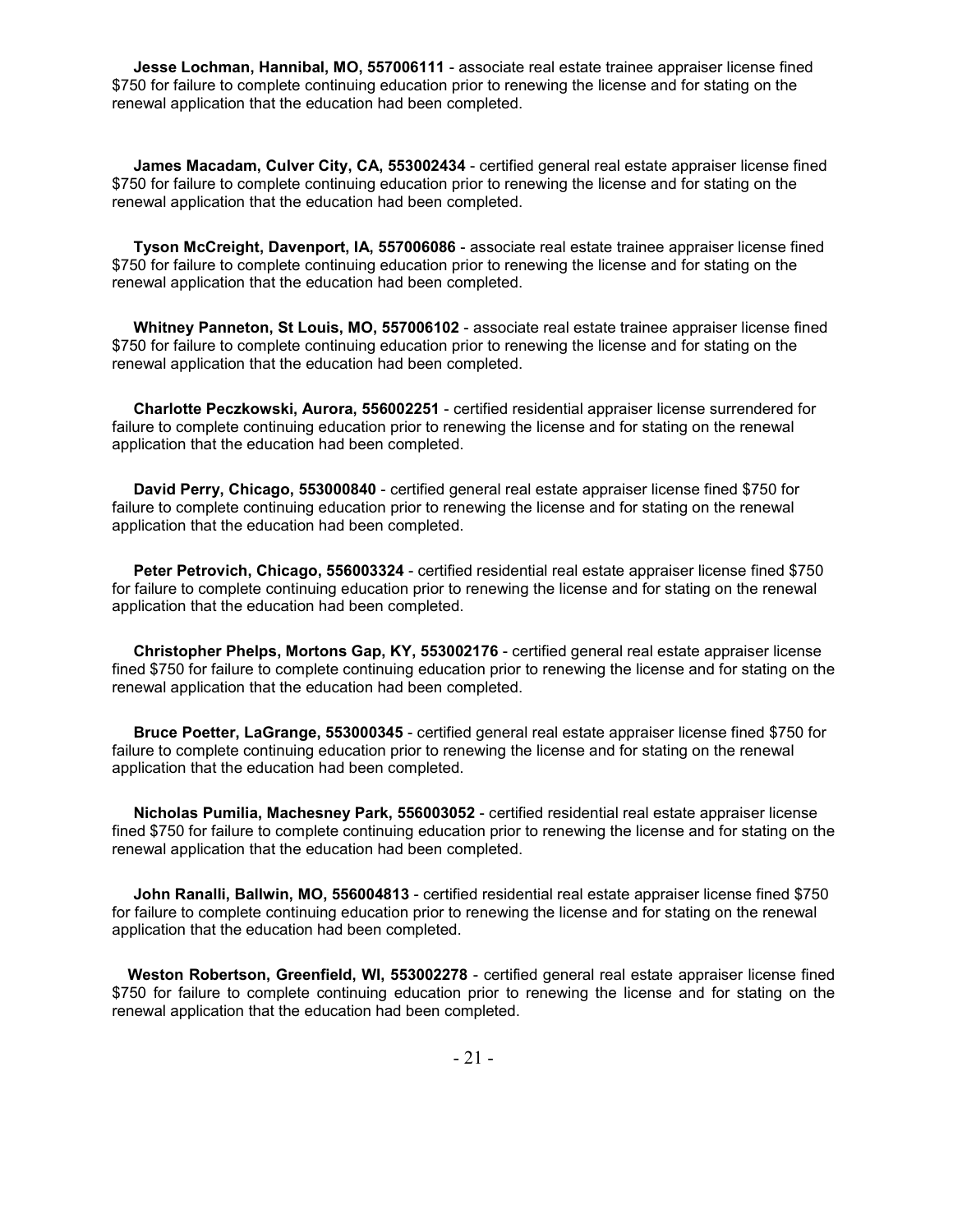**Dana Salvatore, Schererville, IN, 553001291** - certified general real estate appraiser license fined \$750 for failure to complete continuing education prior to renewing the license and for stating on the renewal application that the education had been completed.

 **Diane Sartori, Batavia, 556004957** - certified residential real estate appraiser license fined \$750 for failure to complete continuing education prior to renewing the license and for stating on the renewal application that the education had been completed.

 **Richard Schmidt, Clayton, MO, 553000133** - certified general real estate appraiser license fined \$750 for failure to complete continuing education prior to renewing the license and for stating on the renewal application that the education had been completed.

 **Scott Simester, Willowbrook, 556002111** - certified residential real estate appraiser license fined \$750 for failure to complete continuing education prior to renewing the license and for stating on the renewal application that the education had been completed.

 **Victor Smith, Elgin, 557006134** - associate real estate trainee appraiser license surrendered for failure to complete continuing education prior to renewing the license and for stating on the renewal application that the education had been completed.

 **Lynette Sproull, Edwardsville, 557006154** - associate real estate trainee appraiser license fined \$750 for failure to complete continuing education prior to renewing the license and for stating on the renewal application that the education had been completed.

 **Michael St Ledger, Albion, 556002949** - certified residential real estate appraiser license fined \$750 for failure to complete continuing education prior to renewing the license and for stating on the renewal application that the education had been completed.

 **Deron Strickland, Flossmoor, 556002655** - certified residential real estate appraiser license fined \$750 for failure to complete continuing education prior to renewing the license and for stating on the renewal application that the education had been completed.

 **Kevin Sullivan, Oak Lawn, 556001448** - certified residential real estate appraiser license fined \$750 for failure to complete continuing education prior to renewing the license and for stating on the renewal application that the education had been completed.

 **Michael Sullivan, Libertyville, 553001722** - certified general real estate appraiser license fined \$750 for failure to complete continuing education prior to renewing the license and for stating on the renewal application that the education had been completed.

 **Peter Tibble, Chicago, 553002216** - certified general appraiser license surrendered for failure to complete continuing education prior to renewing the license and for stating on the renewal application that the education had been completed.

 **John Trabold, Dallas, TX, 553002060** - certified general real estate appraiser license fined \$750 for failure to complete continuing education prior to renewing the license and for stating on the renewal application that the education had been completed.

 **James White, Hillsboro, 556001962** - certified residential real estate appraiser license fined \$750 for failure to complete continuing education prior to renewing the license and for stating on the renewal application that the education had been completed.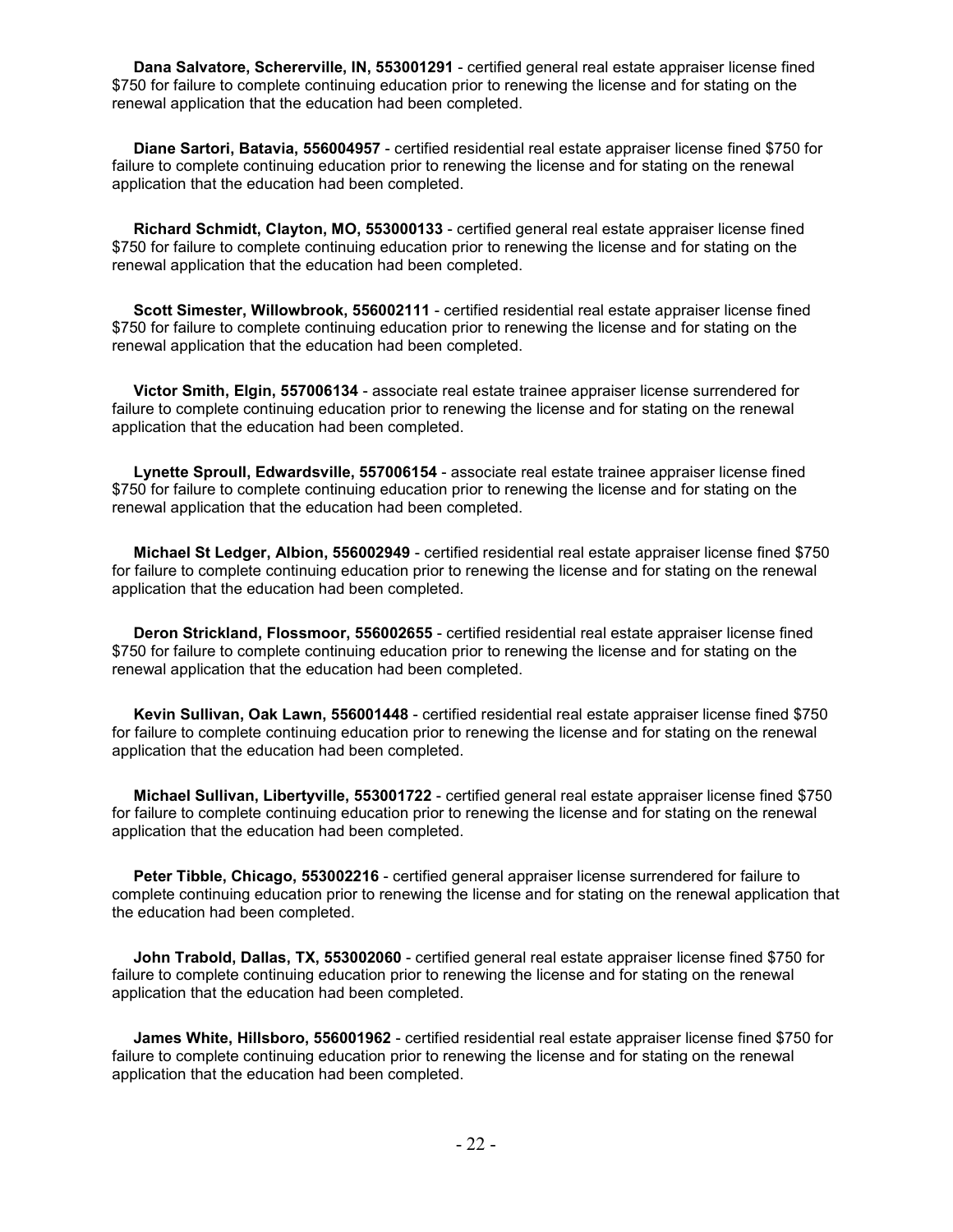**Morgan Wiseman, Chicago, 557006145** - associate real estate trainee appraiser license fined \$750 for failure to complete continuing education prior to renewing the license and for stating on the renewal application that the education had been completed.

 **Melvyn Wolf, Mundelein, 556001305** - certified residential real estate appraiser license fined \$750 for failure to complete continuing education prior to renewing the license and for stating on the renewal application that the education had been completed.

 **Greg Woolard, West Frankfort, 556003230** - certified residential real estate appraiser license fined \$750 for failure to complete continuing education prior to renewing the license and for stating on the renewal application that the education had been completed.

#### **HOME INSPECTOR**

 **Jamie Gesner, Machesney Park, 450004138** - home inspector license indefinitely suspended for violating the terms of a Department order.

#### **REAL ESTATE**

 **Janet Anderson-Bailey, Chicago, 473010608** - real estate leasing agent license indefinitely suspended for a minimum of six months and fined \$750 for failure to complete continuing education prior to renewing the license and for stating on the renewal application that the continuing education had been completed.

 **Maria Arriola, Romeoville, 473000232** - real estate leasing agent license indefinitely suspended for a minimum of six months and fined \$750 for failure to complete continuing education prior to renewing the license and for stating on the renewal application that the continuing education had been completed.

 **Michael Barz, Chicago, 471008589** - real estate managing broker license indefinitely suspended and fined \$2,500 for failure to comply with the Department's requests for documents during a brokerage examination and **City Front Realty Group, Chicago, 481001050 -** real estate limited liability license fined \$2,500 for failure to comply with the Department's requests for documents during a brokerage examination.

 **Donald Brown, Plainfield, 473013479** - real estate leasing agent license indefinitely suspended for a minimum of six months and fined \$750 for failure to complete continuing education prior to renewing the license and for stating on the renewal application that the continuing education had been completed.

 **Allison Casselberry, Chicago, 475157047** - real estate broker license suspended for failure to file and/or pay Illinois state income taxes.

 **Alison Cibon, Bannockburn, 473012973** - real estate leasing agent license indefinitely suspended for a minimum of six months and fined \$750 for failure to complete continuing education prior to renewing the license and for stating on the renewal application that the continuing education had been completed.

 **James Cogley, Chicago, 4730136828** - real estate leasing agent license indefinitely suspended for a minimum of six months and fined \$750 for failure to complete continuing education prior to renewing the license and for stating on the renewal application that the continuing education had been completed.

 **Shane Conneely, LaGrange Park, 475170034** - real estate broker license suspended for failure to file and/or pay Illinois state income taxes.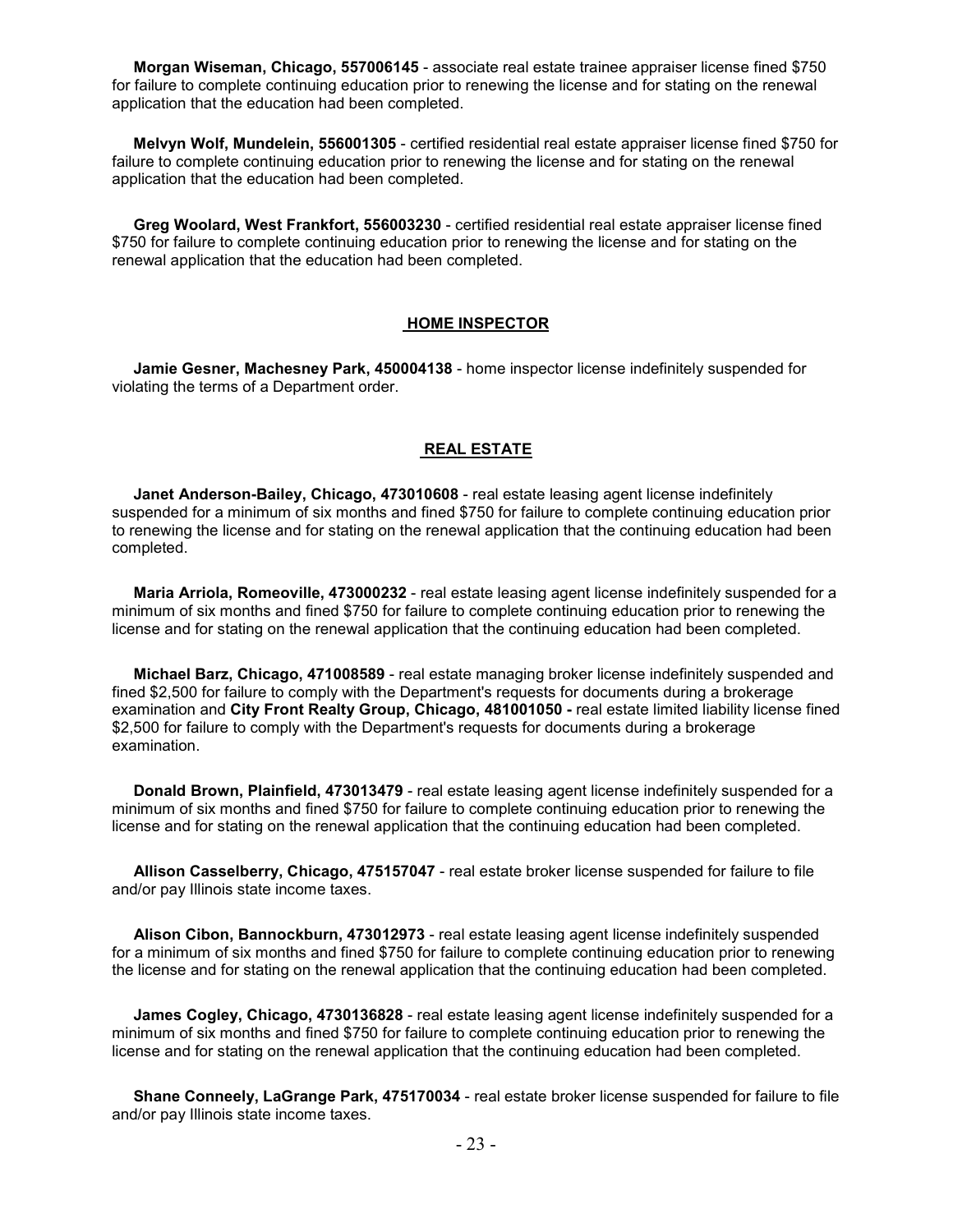**Stanton Corpier, Chicago, 473012004** - real estate leasing agent license indefinitely suspended for a minimum of six months and fined \$1,500 for failure to complete continuing education prior to renewing the license and for stating on the renewal application that the continuing education had been completed.

 **Joseph Dixon, Chicago, 475165237** - real estate broker license suspended for failure to file and/or pay Illinois state income taxes.

 **Joshua Feeney, Chicago, 475158527** - real estate broker license suspended for failure to file and/or pay Illinois state income taxes.

 **Gabriel Fields, Lynwood, 473013108** - real estate leasing agent license indefinitely suspended for a minimum of six months and fined \$750 for failure to complete continuing education prior to renewing the license and for stating on the renewal application that the continuing education had been completed.

 **Gregory Freund, Aurora, 473011110** - real estate leasing agent license indefinitely suspended for a minimum of six months and fined \$750 for failure to complete continuing education prior to renewing the license and for stating on the renewal application that the continuing education had been completed.

 **Steven Greenberg, Chicago, 473011827** - real estate leasing agent license indefinitely suspended for a minimum of six months and fined \$1,500 for failure to complete continuing education prior to renewing the license and for stating on the renewal application that the continuing education had been completed.

 **Dejean Hanserd, Chicago, 475120424** - real estate broker license suspended for being more than 30 days delinquent in the payment of child support.

 **Helen Harrison, Chicago, 475154339** - real estate broker license suspended for failure to file and/or pay Illinois state income taxes.

 **Brad Huffman, Swansea, 475132027** - real estate broker license indefinitely suspended for violating the terms of a consent order.

 **Paushaun Julien, Chicago, 471010059** - real estate managing broker license suspended for failure to file and/or pay Illinois state income taxes.

 **Dodie Junkert, Clinton, 475154700** - real estate broker license suspended for failure to file and/or pay Illinois state income taxes.

 **Carina Koenig, Aurora, 473010176** - real estate leasing agent license indefinitely suspended for a minimum of six months and fined \$750 for failure to complete continuing education prior to renewing the license and for stating on the renewal application that the continuing education had been completed.

 **George Kolar, Chicago, 475142249** - real estate broker license suspended for failure to file and/or pay Illinois state income taxes.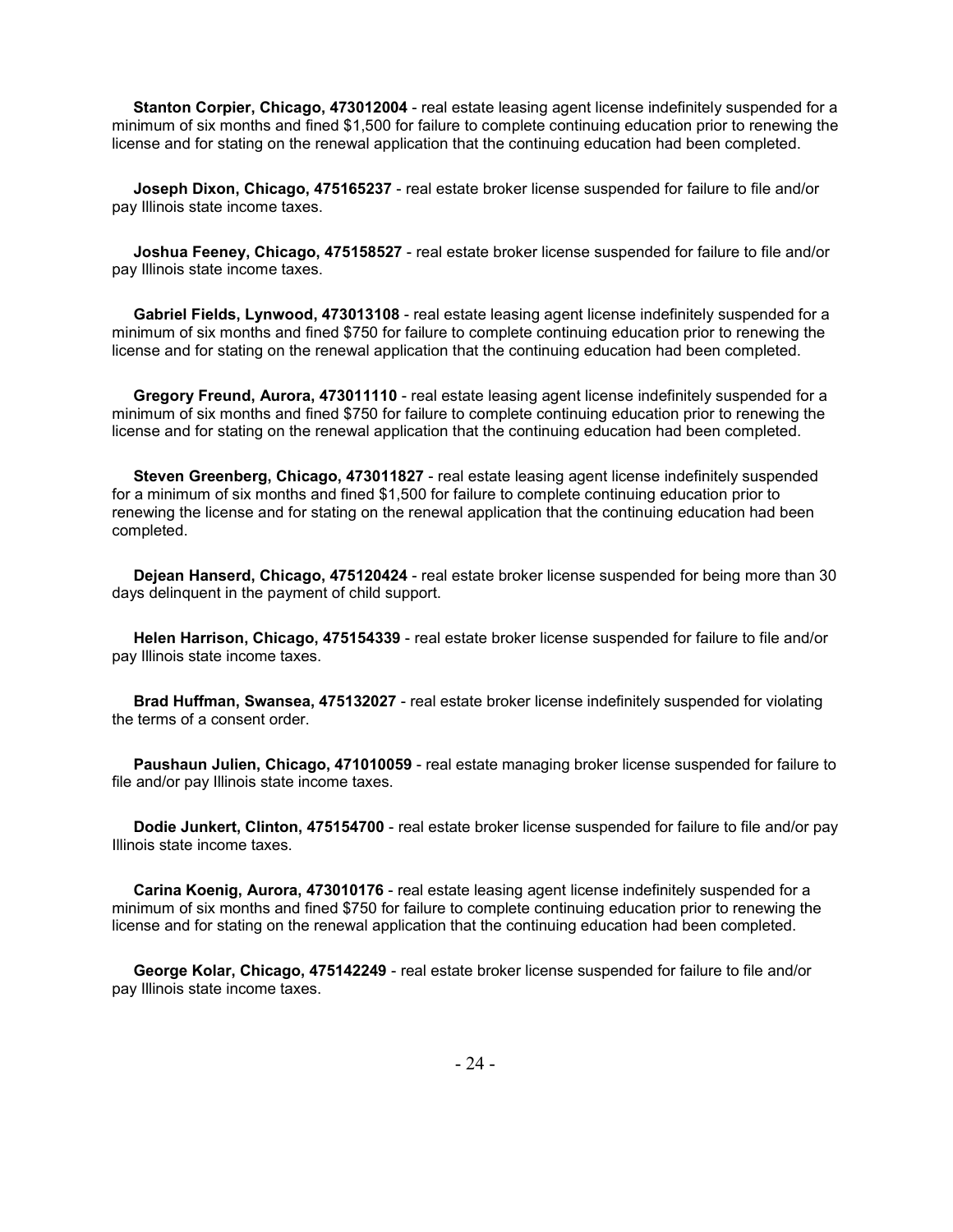**Savannah Lamey, Scottsdale, AZ, 473012886** - real estate leasing agent license indefinitely suspended for a minimum of six months and fined \$750 for failure to complete continuing education prior to renewing the license and for stating on the renewal application that the continuing education had been completed.

 **Joseph Lee, Calumet Park, 475146415** - real estate broker license suspended for failure to file and/or pay Illinois state income taxes.

 **Brent Lehr, Chicago, 473012648** - real estate leasing agent license indefinitely suspended for a minimum of six months and fined \$750 for failure to complete continuing education prior to renewing the license and for stating on the renewal application that the continuing education had been completed.

 **Jonathan Lesnick, Buffalo Grove, 473014006** - real estate leasing agent license suspended for failure to file and/or pay Illinois state income taxes.

 **Laurance Lewis, Chicago, 471016811** - real estate managing broker license suspended for failure to file and/or pay Illinois state income taxes.

 **Sergio Martinucci, Chicago, 471009336** - real estate managing broker license indefinitely suspended for a minimum of one year and fined \$170,000 for failing to account for or remit earnest money and for writing checks where the account had insufficient funds to honor the checks.

 **Jonathan Massie, Schaumburg, 473010877** - real estate leasing agent license indefinitely suspended for a minimum of six months and fined \$750 for failure to complete continuing education prior to renewing the license and for stating on the renewal application that the continuing education had been completed.

 **Patricia McDonald, Chicago, 475140868** - real estate broker license suspended for failure to file and/or pay Illinois state income taxes.

 **Gloreen McKinley, Chicago, 475131201** - real estate broker license suspended for failure to file and/or pay Illinois state income taxes.

 **Kathy McLeod, Naperville, 475115157** - real estate broker license suspended for failure to file and/or pay Illinois state income taxes.

 **Allan Migdal, Northbrook, 471006205** - real estate managing broker license reprimanded and fined \$5,000 for aiding and abetting the unlicensed teaching of real estate pre-license classes by allowing an instructor to teach without a license.

 **Chicago Real Estate Academy, Northbrook, 510000225** - licensed real estate pre-license school license reprimanded for aiding and abetting the unlicensed practice of teaching real estate pre-license classes by allowing an instructor to teach without a license.

 **Karl Miller, Chicago, 473010794** - real estate leasing agent license indefinitely suspended for a minimum of six months and fined \$1500 for failure to complete continuing education prior to renewing the license and for stating on the renewal application that the continuing education had been completed.

 **Tyrone Moten, Chicago, 471019423** - real estate managing broker license suspended for failure to file and/or pay Illinois state income taxes.